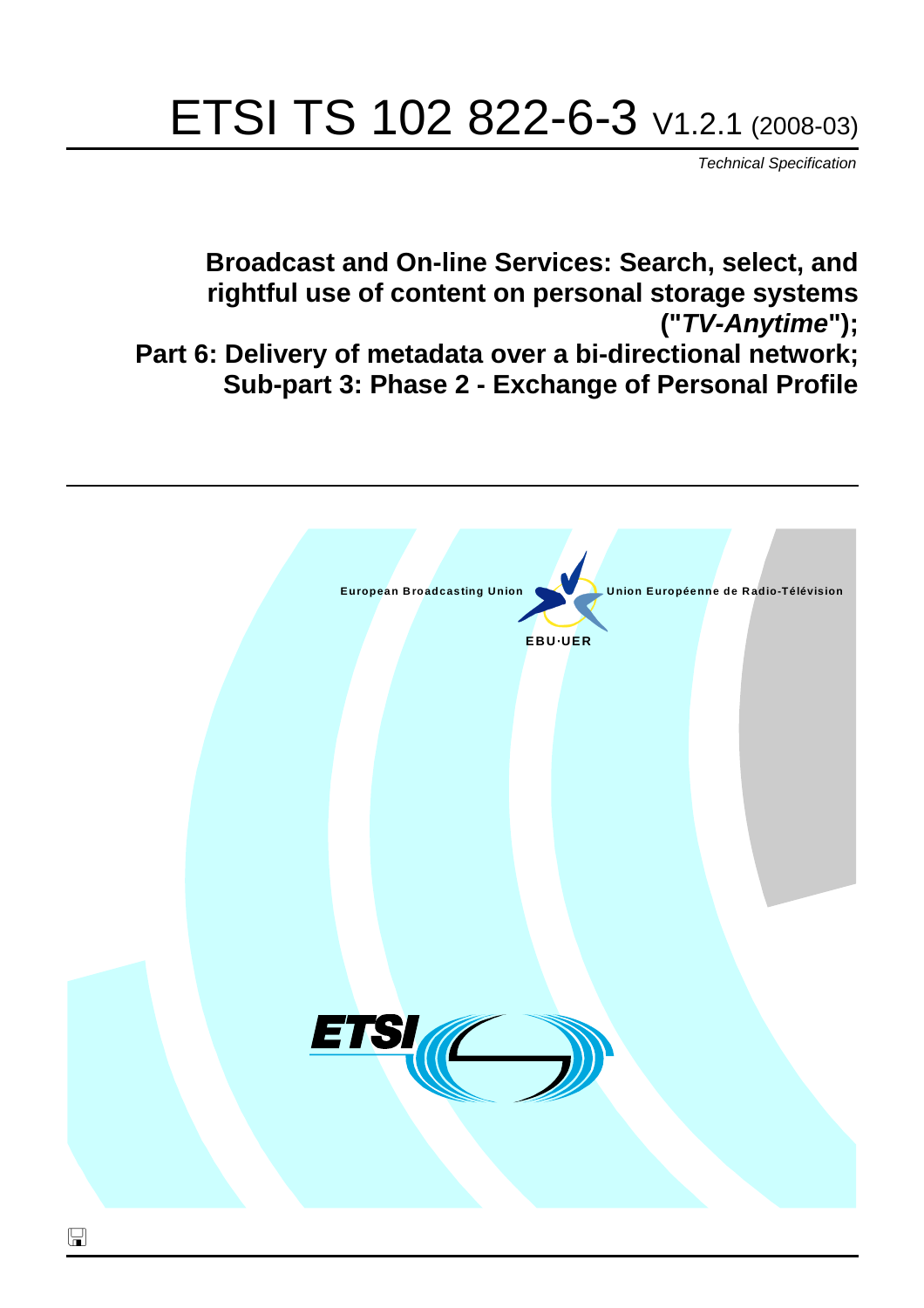Reference

RTS/JTC-TVA-PH1-34-06-03

Keywords broadcasting, content, service, TV, video

# *ETSI*

#### 650 Route des Lucioles F-06921 Sophia Antipolis Cedex - FRANCE

Tel.: +33 4 92 94 42 00 Fax: +33 4 93 65 47 16

Siret N° 348 623 562 00017 - NAF 742 C Association à but non lucratif enregistrée à la Sous-Préfecture de Grasse (06) N° 7803/88

#### *Important notice*

Individual copies of the present document can be downloaded from: [http://www.etsi.org](http://www.etsi.org/)

The present document may be made available in more than one electronic version or in print. In any case of existing or perceived difference in contents between such versions, the reference version is the Portable Document Format (PDF). In case of dispute, the reference shall be the printing on ETSI printers of the PDF version kept on a specific network drive within ETSI Secretariat.

Users of the present document should be aware that the document may be subject to revision or change of status. Information on the current status of this and other ETSI documents is available at <http://portal.etsi.org/tb/status/status.asp>

If you find errors in the present document, please send your comment to one of the following services: [http://portal.etsi.org/chaircor/ETSI\\_support.asp](http://portal.etsi.org/chaircor/ETSI_support.asp)

#### *Copyright Notification*

No part may be reproduced except as authorized by written permission. The copyright and the foregoing restriction extend to reproduction in all media.

> © European Telecommunications Standards Institute 2008. © European Broadcasting Union 2008. All rights reserved.

**DECT**TM, **PLUGTESTS**TM, **UMTS**TM, **TIPHON**TM, the TIPHON logo and the ETSI logo are Trade Marks of ETSI registered for the benefit of its Members.

**3GPP**TM is a Trade Mark of ETSI registered for the benefit of its Members and of the 3GPP Organizational Partners.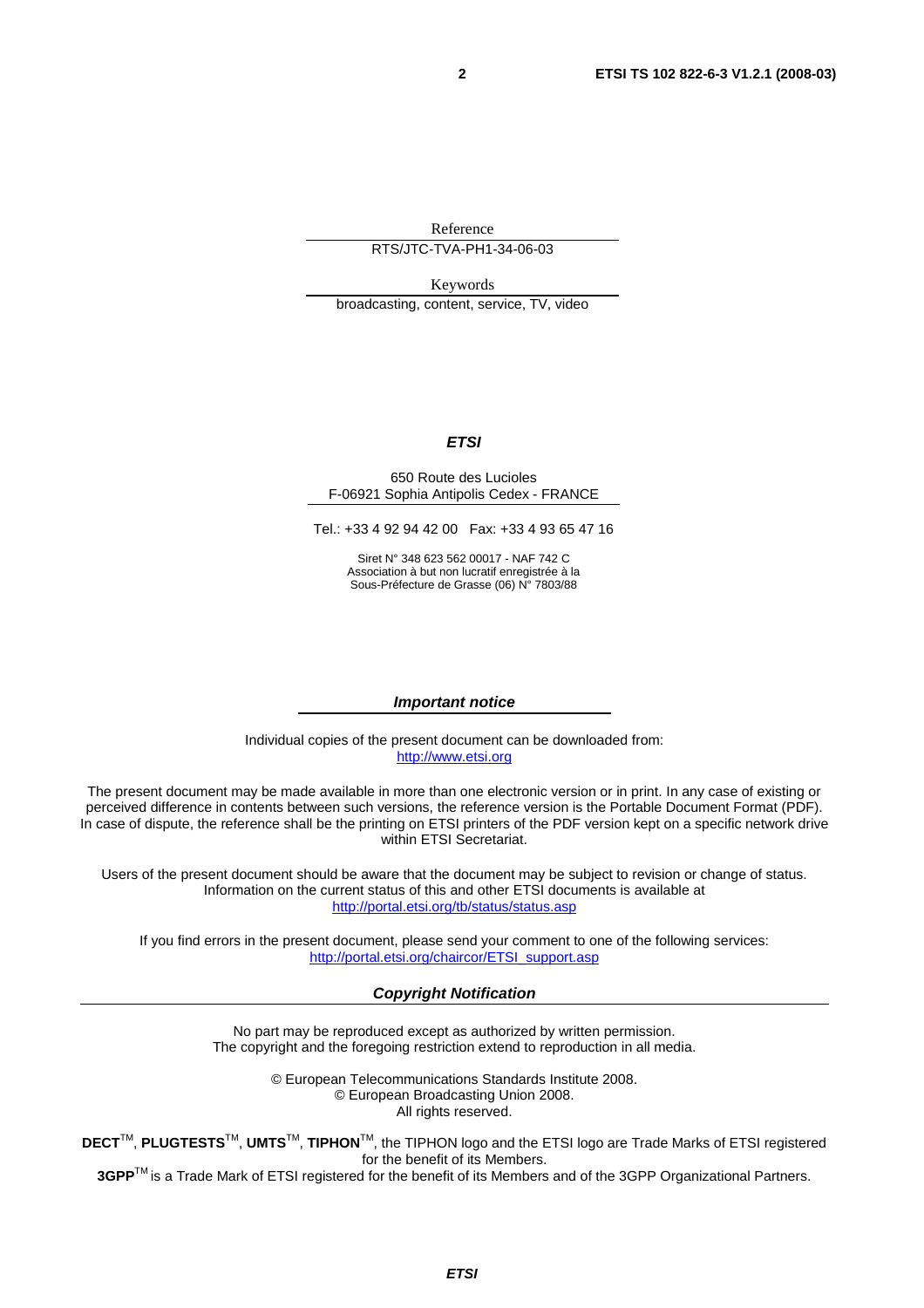# Contents

| 1              |                               |     |
|----------------|-------------------------------|-----|
| $\overline{2}$ |                               |     |
| 2.1            |                               |     |
| 3              |                               |     |
| 3.1            |                               |     |
| 3.2            |                               |     |
| 4              |                               |     |
| 4.1            |                               |     |
| 4.2            |                               |     |
| 4.3            |                               |     |
| 5              |                               |     |
| 5.1<br>5.1.1   |                               |     |
| 5.1.2          |                               |     |
| 5.1.3          |                               |     |
| 5.1.4          |                               |     |
| 5.1.5          |                               |     |
| 5.1.6          |                               |     |
| 5.2<br>5.2.1   |                               |     |
| 5.2.2          |                               |     |
| 5.2.3          |                               |     |
| 5.3            |                               |     |
| 5.3.1          |                               |     |
| 5.3.2          |                               |     |
| 5.3.3          |                               |     |
| 6              |                               |     |
| 6.1            |                               |     |
| 6.1.1<br>6.1.2 |                               |     |
| 6.1.3          | Consent.                      | .22 |
| 6.1.4          |                               |     |
| 6.1.5          | Options                       |     |
| 6.2            |                               |     |
|                | <b>Annex A (normative):</b>   |     |
| A.1            |                               |     |
| A.2            |                               |     |
|                | <b>Annex B</b> (informative): |     |
| B.1            |                               |     |
| B.2            |                               |     |
| B.3            |                               |     |
| B.4            |                               |     |
| B.5            |                               |     |
|                |                               |     |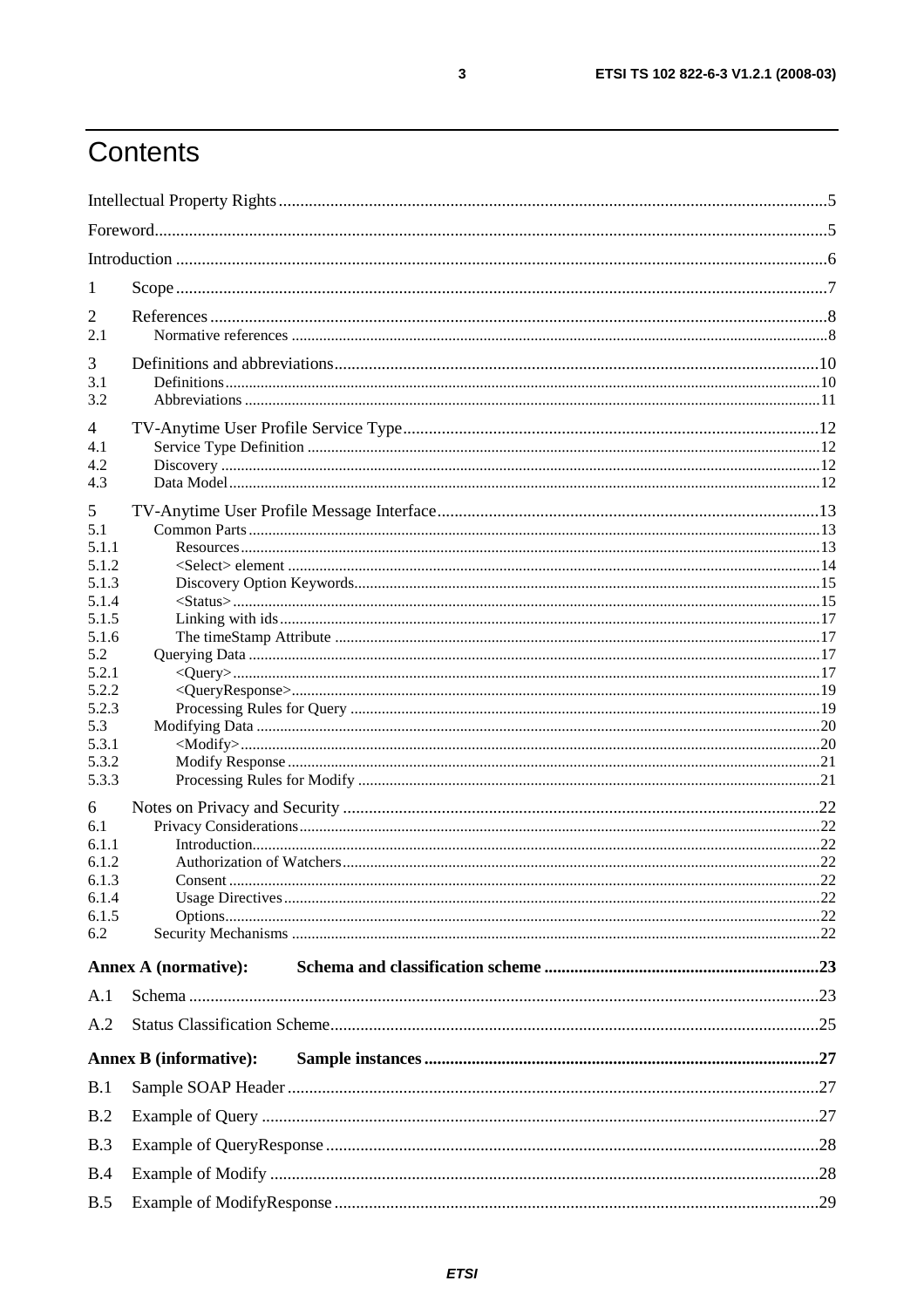$\overline{\mathbf{4}}$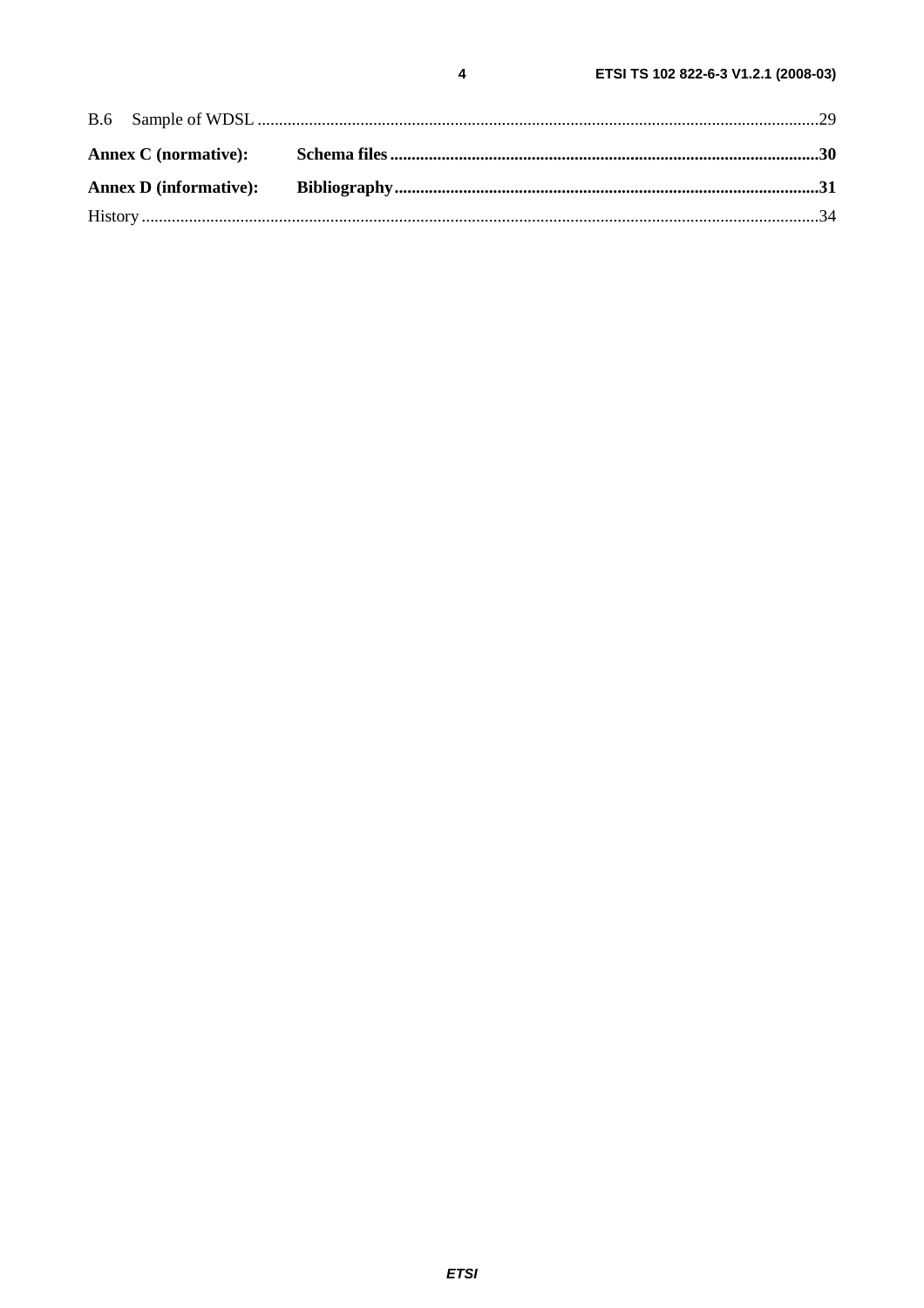## Intellectual Property Rights

IPRs essential or potentially essential to the present document may have been declared to ETSI. The information pertaining to these essential IPRs, if any, is publicly available for **ETSI members and non-members**, and can be found in ETSI SR 000 314: *"Intellectual Property Rights (IPRs); Essential, or potentially Essential, IPRs notified to ETSI in respect of ETSI standards"*, which is available from the ETSI Secretariat. Latest updates are available on the ETSI Web server ([http://webapp.etsi.org/IPR/home.asp\)](http://webapp.etsi.org/IPR/home.asp).

Pursuant to the ETSI IPR Policy, no investigation, including IPR searches, has been carried out by ETSI. No guarantee can be given as to the existence of other IPRs not referenced in ETSI SR 000 314 (or the updates on the ETSI Web server) which are, or may be, or may become, essential to the present document.

### Foreword

This Technical Specification (TS) has been produced by Joint Technical Committee (JTC) Broadcast of the European Broadcasting Union (EBU), Comité Européen de Normalisation ELECtrotechnique (CENELEC) and the European Telecommunications Standards Institute (ETSI).

NOTE: The EBU/ETSI JTC Broadcast was established in 1990 to co-ordinate the drafting of standards in the specific field of broadcasting and related fields. Since 1995 the JTC Broadcast became a tripartite body by including in the Memorandum of Understanding also CENELEC, which is responsible for the standardization of radio and television receivers. The EBU is a professional association of broadcasting organizations whose work includes the co-ordination of its members' activities in the technical, legal, programme-making and programme-exchange domains. The EBU has active members in about 60 countries in the European broadcasting area; its headquarters is in Geneva.

European Broadcasting Union CH-1218 GRAND SACONNEX (Geneva) Switzerland Tel: +41 22 717 21 11 Fax: +41 22 717 24 81

The present document is part 6, sub-part 3 of a multi-part deliverable covering Broadcast and On-line Services: Search, select and rightful use of content on personal storage systems ("*TV-Anytime*"), as identified below:

- Part 1: "Benchmark Features";
- Part 2: "Phase 1 System description";
- Part 3: "Metadata";
- Part 4: "Phase 1 Content referencing":
- Part 5: "Rights Management and Protection (RMP)";
- **Part 6: "Delivery of metadata over a bi-directional network";** 
	- Sub-part 1: "Service and transport";
	- Sub-part 2: "Phase 1 Service discovery";

#### **Sub-part 3: "Phase 2 - Exchange of Personal Profile";**

- Part 7: "Bi-directional metadata delivery protection";
- Part 8: "Phase 2 Interchange Data Format";
- Part 9: "Phase 2 Remote Programming".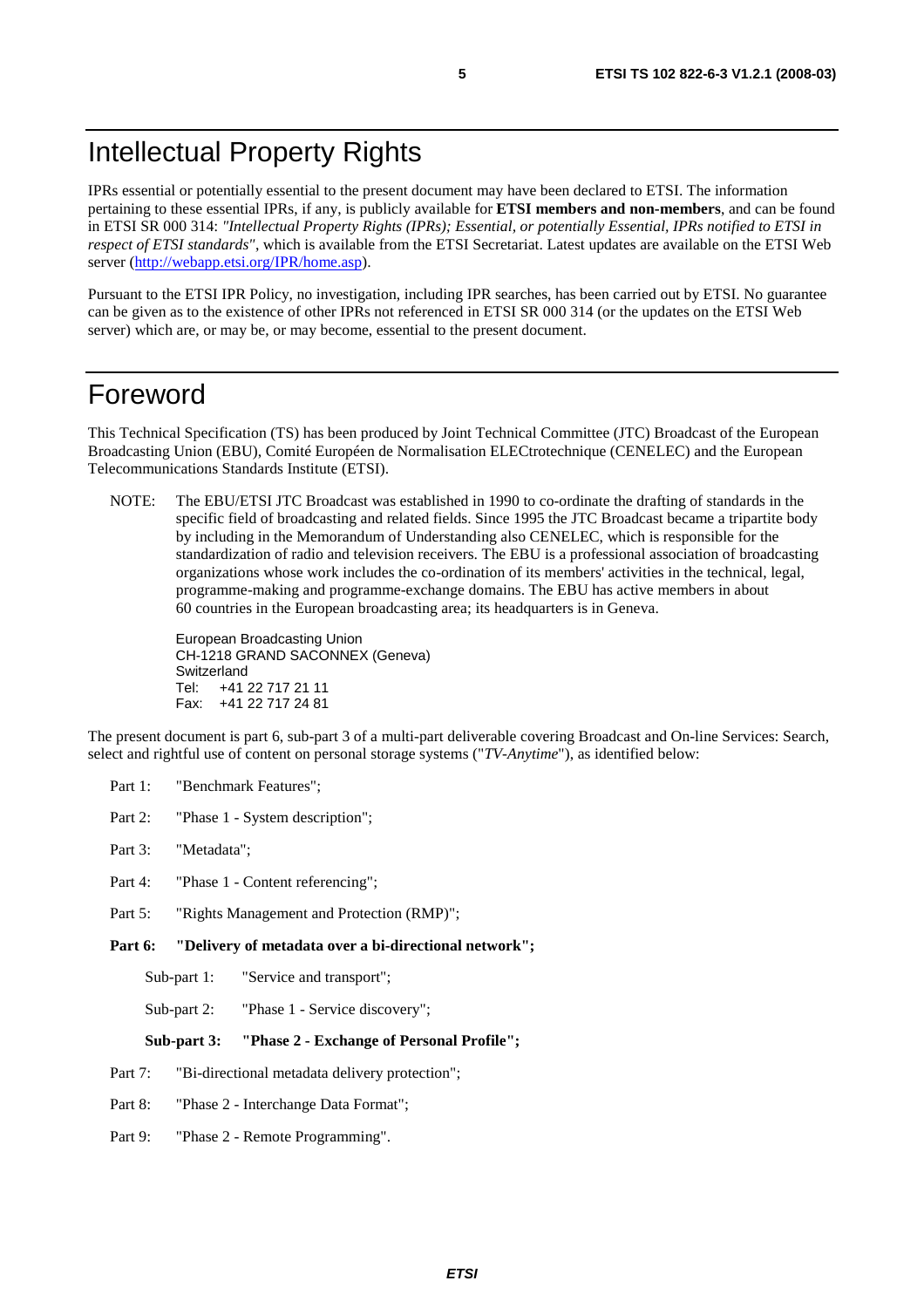# Introduction

"*TV-Anytime*" (TVA) is a full and synchronized set of specifications established by the *TV-Anytime* Forum. TVA features enable the search, selection, acquisition and rightful use of content on local and/or remote personal storage systems from both broadcast and online services.

TS 102 822-1 [1] and TS 102 822-2 [2] set the context and system architecture in which the standards for Metadata, Content referencing, Bi-directional metadata and Metadata protection are to be implemented in the *TV-Anytime* environment. TS 102 822-1 [1] provides benchmark business models against which the *TV-Anytime* system architecture is evaluated to ensure that the specification enable key business applications. TS 102 822-2 [2] presents the *TV-Anytime* System Architecture. These two documents are placed ahead of the others for their obvious introductory value. These first two documents are largely informative, while the remainder of the series is normative.

The features are supported and enabled by the specifications for Metadata (TS 102 822-3-1 [3], TS 102 822-3-2 [4], TS 102 822-3-3 [5] and TS 102 822-3-4 [6]), Content Referencing (TS 102 822-4 [7]), Rights Management (TS 102 822-5-1 [8] and TS 102 822-5-2 [9]), Bi-directional Metadata Delivery (TS 102 822-6-1 [10], TS 102 822-6-2 [11] and the present document) and Protection (TS 102 822-7 [12]), Interchange Data Format (TS 102 822-8 [13]) and Remote Programming (TS 102 822-9 [14]).

The present document covers the exchange of personal metadata, such as user preferences, usage history, demographic and other information.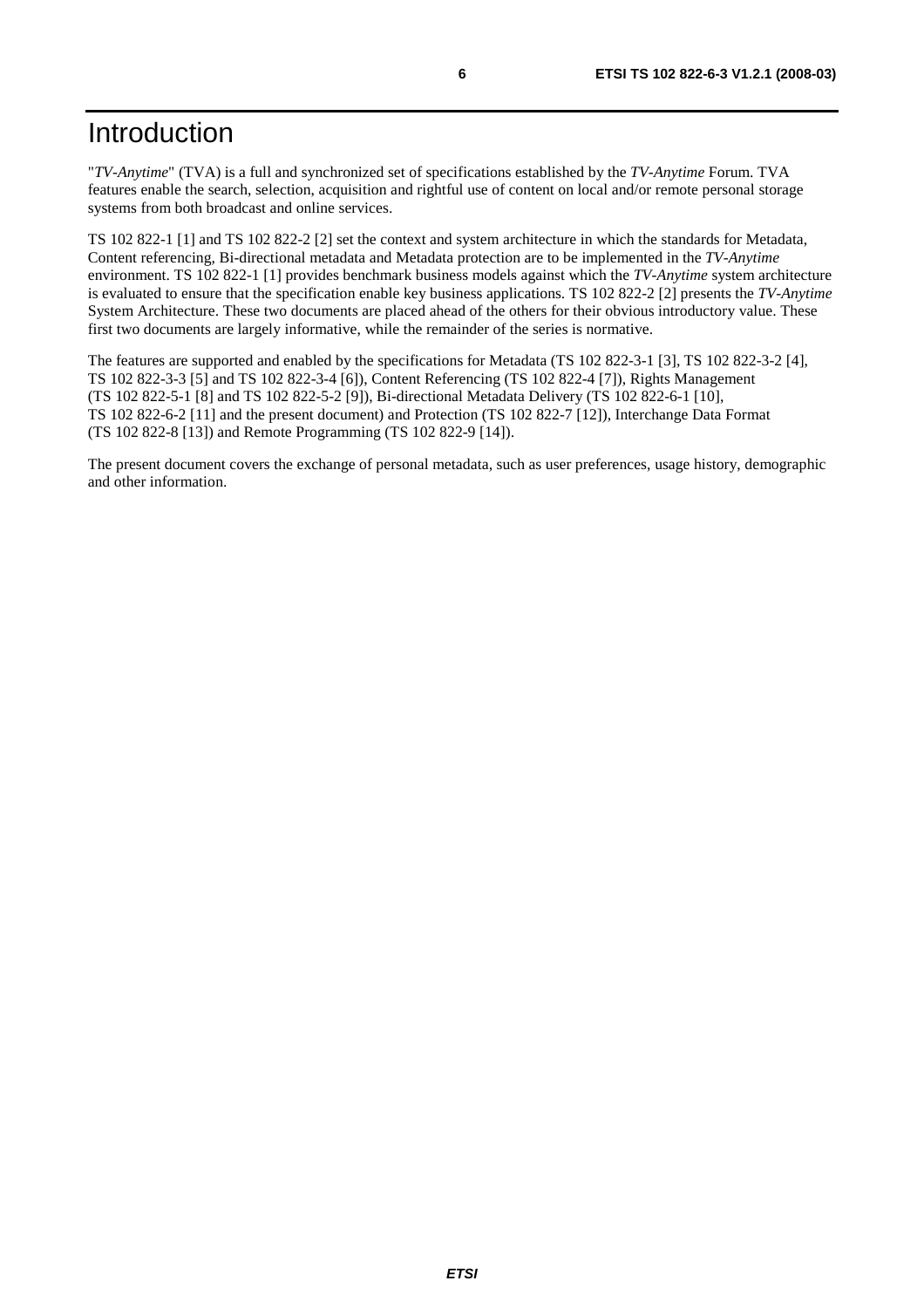# 1 Scope

The present Phase 2 document extends the scope for data exchange between users and content/service providers. The exchange of such user profiles offers a number of possible benefits to both consumers and service providers. For example, a personalized web-service in which a service provider provides the response of user's request using his consumer profile data in a secure environment, can offer the consumer a personally relevant content.

*TV-Anytime* Phase 1 and Phase 2 offers an evolutionary range of features which describe PDR (Personal Digital Recorder) usage models that the *TV-Anytime* standards facilitate.

The features are supported and enabled by the specifications for Metadata (TS 102 822-3-1 [3], TS 102 822-3-2 [4], TS 102 822-3-3 [5] and TS 102 822-3-4 [6]), Content Referencing (TS 102 822-4 [7]), Rights Management (TS 102 822-5-1 [8] and TS 102 822-5-2 [9]), Bi-directional Metadata Delivery (TS 102 822-6-1 [10], TS 102 822-6-2 [11] and the present document) and Protection (TS 102 822-7 [12]), Interchange Data Format (TS 102 822-8 [13]) and Remote Programming (TS 102 822-9 [14]).

These specifications enable search, select, acquire and rightful use of content on local and/or remote personal storage systems from both broadcast and online services.

Although *TV-Anytime* Phase 1 already provides a rich and varied set of metadata including user preferences and usage history to describe content and usage, the possibilities of exchanging this data were limited (TS 102 822-6-1 [10] and TS 102 822-6-2 [11]).

*The exchange of personal data shall allow:* 

- Providers to receive data from a wide range of PDR devices from different users.
- Service providers to receive detailed and comprehensive user related data.
- Consumers to have confidence in the services (e.g. billing, tracking, monitoring).
- Consumers to search, select and acquire content of their direct interest such as programmes with additional audio description services for improved access, or local news, or specific travel data.
- Consumers to "carry" their profiles and other personal data.
- Content providers and creators to understand their audiences better.
- To develop a wider range of t-Commerce (particularly PPV) and other network service business models.
- To maximize the resources of a wide range of user appliances like a set-top-box or a PDA.

The present document describes mechanisms for requesting metadata from, and submitting user's personal profile data to, IP based web services. In the present document, these web services are termed "personalized services". The present document complements TS 102 822-6-1 [10], which specifies a client initiated means for requesting TV-Anytime metadata from IP-based metadata services and also provides detailed service scenarios.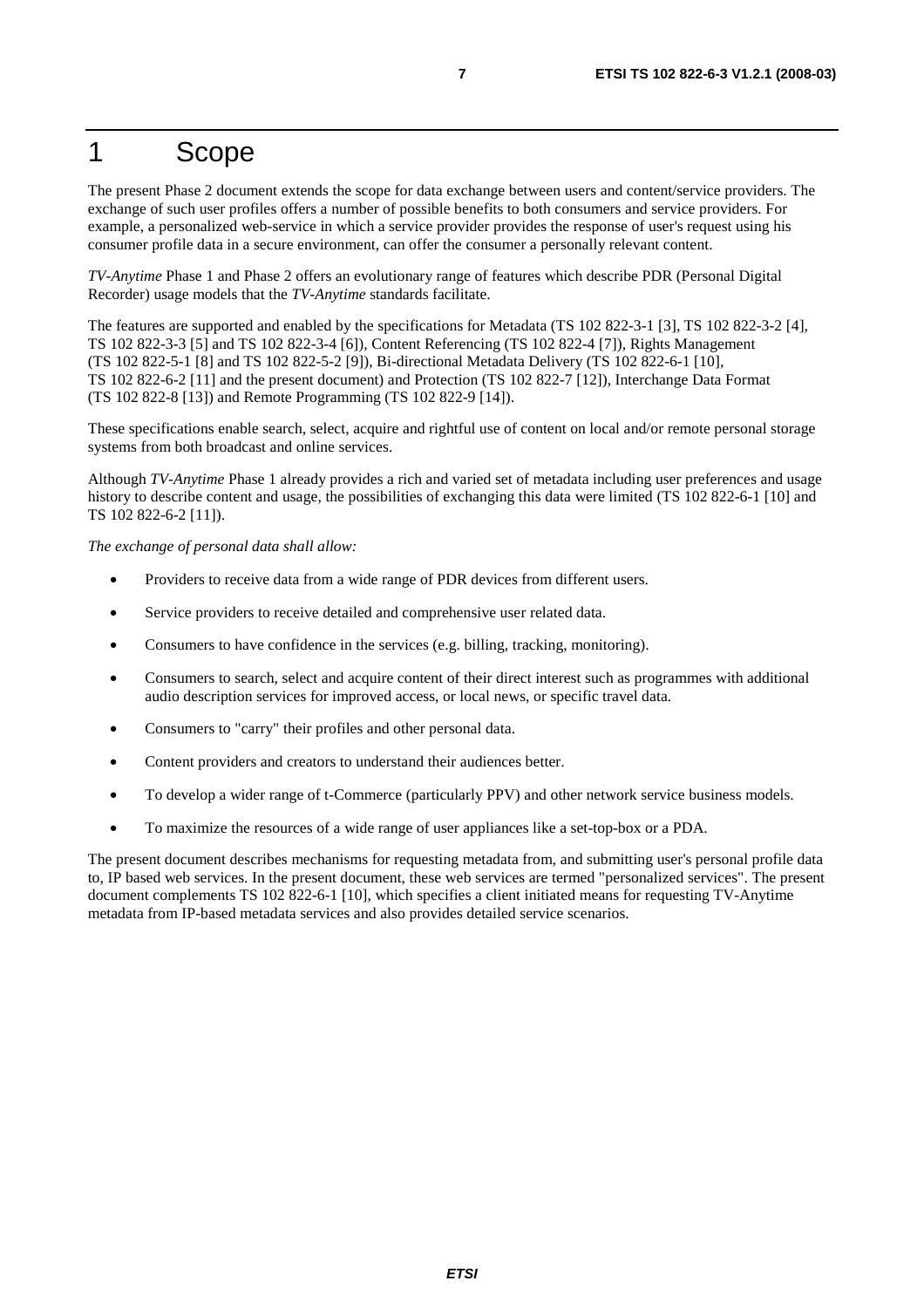# 2 References

References are either specific (identified by date of publication and/or edition number or version number) or non-specific.

- For a specific reference, subsequent revisions do not apply.
- Non-specific reference may be made only to a complete document or a part thereof and only in the following cases:
	- if it is accepted that it will be possible to use all future changes of the referenced document for the purposes of the referring document;
	- for informative references.

Referenced documents which are not found to be publicly available in the expected location might be found at <http://docbox.etsi.org/Reference>.

For online referenced documents, information sufficient to identify and locate the source shall be provided. Preferably, the primary source of the referenced document should be cited, in order to ensure traceability. Furthermore, the reference should, as far as possible, remain valid for the expected life of the document. The reference shall include the method of access to the referenced document and the full network address, with the same punctuation and use of upper case and lower case letters.

NOTE: While any hyperlinks included in this clause were valid at the time of publication ETSI cannot guarantee their long term validity.

### 2.1 Normative references

The following referenced documents are indispensable for the application of the present document. For dated references, only the edition cited applies. For non-specific references, the latest edition of the referenced document (including any amendments) applies.

| $[1]$ | ETSI TS 102 822-1: "Broadcast and On-line Services: Search, select, and rightful use of content<br>on personal storage systems ("TV-Anytime"); Part 1: Benchmark Features".                                                                              |
|-------|----------------------------------------------------------------------------------------------------------------------------------------------------------------------------------------------------------------------------------------------------------|
| $[2]$ | ETSI TS 102 822-2: "Broadcast and On-line Services: Search, select, and rightful use of content<br>on personal storage systems ("TV-Anytime"); Part 2: Phase 1 - System description".                                                                    |
| $[3]$ | ETSI TS 102 822-3-1: "Broadcast and On-line Services: Search, select, and rightful use of content<br>on personal storage systems ("TV-Anytime"); Part 3: Metadata; Sub-part 1: Phase 1 -Metadata<br>schemas".                                            |
| $[4]$ | ETSI TS 102 822-3-2: "Broadcast and On-line Services: Search, select, and rightful use of content<br>on personal storage systems ("TV-Anytime"); Part 3: Metadata; Sub-part 2: System aspects in a<br>uni-directional environment".                      |
| $[5]$ | ETSI TS 102 822-3-3: "Broadcast and On-line Services: Search, select, and rightful use of content<br>on personal storage systems ("TV-Anytime"); Part 3: Metadata; Sub-part 3: Phase 2 - Extended<br>Metadata Schema".                                   |
| [6]   | ETSI TS 102 822-3-4: "Broadcast and On-line Services: Search, select, and rightful use of content<br>on personal storage systems ("TV-Anytime"); Part 3: Metadata; Sub-part 4: Phase 2 - Interstitial<br>metadata".                                      |
| $[7]$ | ETSI TS 102 822-4: "Broadcast and On-line Services: Search, select, and rightful use of content<br>on personal storage systems ("TV-Anytime"); Part 4: Phase 1 - Content referencing".                                                                   |
| [8]   | ETSI TS 102 822-5-1: "Broadcast and On-line Services: Search, select, and rightful use of content<br>on personal storage systems ("TV-Anytime"); Part 5: Rights Management and Protection (RMP);<br>Sub-part 1: Information for Broadcast Applications". |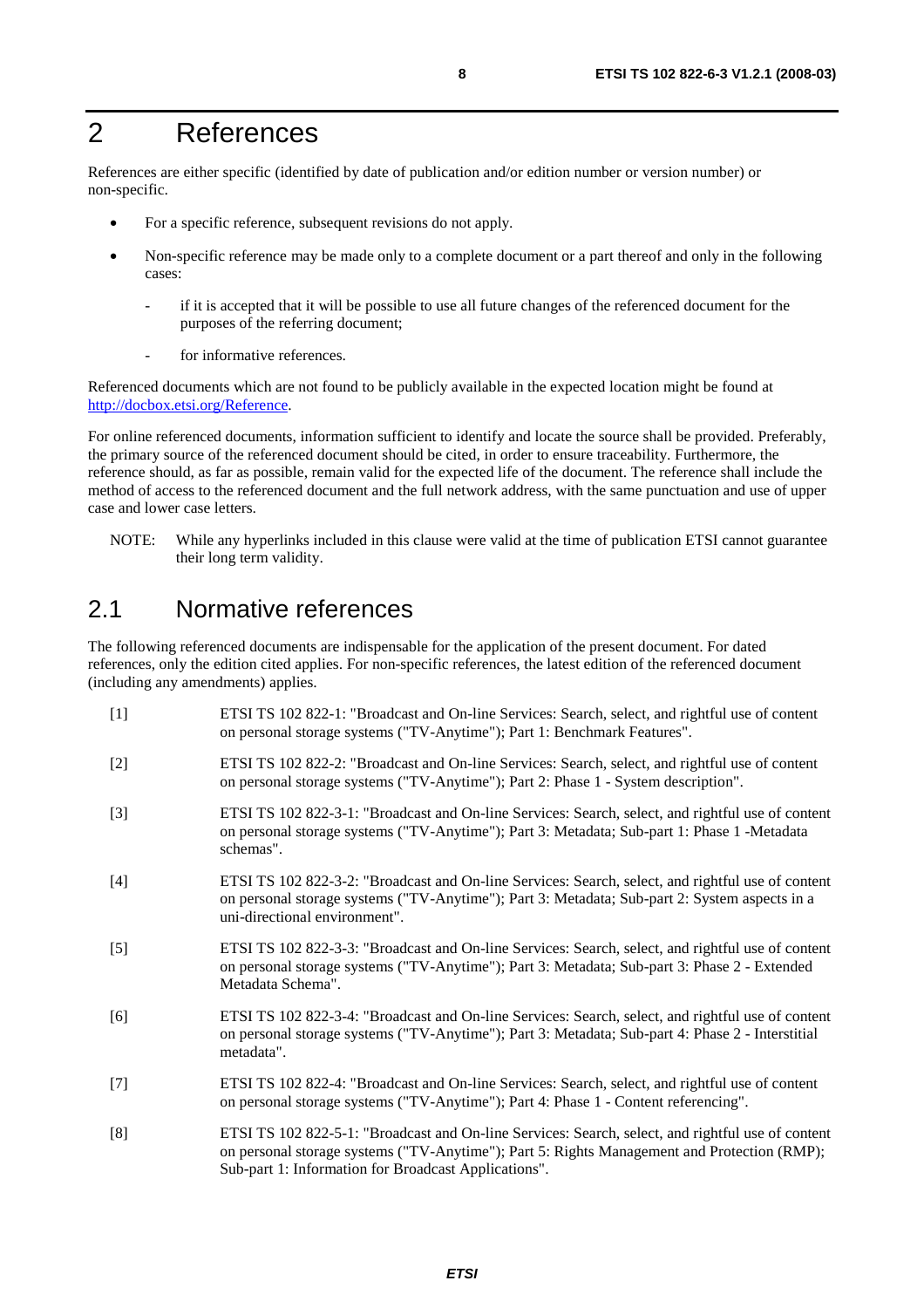- [9] ETSI TS 102 822-5-2: "Broadcast and On-line Services: Search, select, and rightful use of content on personal storage systems ("TV-Anytime"); Part 5: Rights Management and Protection (RMP) Sub-part 2: RMPI binding".
- [10] ETSI TS 102 822-6-1: "Broadcast and On-line Services: Search, select, and rightful use of content on personal storage systems ("TV-Anytime"); Part 6: Delivery of metadata over a bi-directional network; Sub-part 1: Service and transport".
- [11] ETSI TS 102 822-6-2: "Broadcast and On-line Services: Search, select, and rightful use of content on personal storage systems ("TV-Anytime"); Part 6: Delivery of metadata over a bi-directional network; Sub-part 2: Phase 1 - Service discovery".
- [12] ETSI TS 102 822-7: "Broadcast and On-line Services: Search, select, and rightful use of content on personal storage systems ("TV-Anytime Phase 1"); Part 7: Bi-directional metadata delivery protection".
- [13] ETSI TS 102 822-8: "Broadcast and On-line Services: Search, select, and rightful use of content on personal storage systems ("TV-Anytime"); Part 8: Phase 2 - Interchange data format".
- [14] ETSI TS 102 822-9: "Broadcast and On-line Services: Search, select, and rightful use of content on personal storage systems ("TV-Anytime"); Part 9: Phase 2 - Remote Programming".
- [15] W3C Recommendations (version 20010502) "XML Schema".
- NOTE: Available at: [http://www.w3.org/TR/2001/REC-xmlschema-0-20010502.](http://www.w3.org/TR/2001/REC-xmlschema-0-20010502) <http://www.w3.org/TR/2001/REC-xmlschema-1-20010502> [http://www.w3.org/TR/2001/REC-xmlschema-2-20010502.](http://www.w3.org/XML/Schema)
- [16] W3C Recommendation, 14 January 1999: "Namespaces in XML".
- NOTE: Available at: [http://www.w3.org/TR/REC-xml-names/.](http://www.w3.org/TR/REC-xml-names/)
- [17] IETF RFC 2396: "Uniform Resource Identifiers (URI): Generic Syntax".
- NOTE: Available at:<http://www.ietf.org/rfc/rfc2396.txt>.
- [18] W3C Note, 8 May 2000: "Simple Object Access Protocol (SOAP) 1.1".
- NOTE: Available at:<http://www.w3.org/TR/2000/NOTE-SOAP-20000508/>.
- [19] OASIS Standard 200401: "Web Services Security: SOAP Message Security 1.0".
- NOTE: Available at: [http://docs.oasis-open.org/wss/2004/01/oasis-200401-wss-soap-message-security-1.0.pdf.](http://docs.oasis-open.org/wss/2004/01/oasis-200401-wss-soap-message-security-1.0.pdf)
- [20] "Liberty ID-WSF Data Services Template Specification", Version 1.1.
- NOTE: Available at: [https://www.projectliberty.org/resource\\_center/specifications/liberty\\_alliance\\_complete\\_specifications\\_zi](https://www.projectliberty.org/resource_center/specifications/liberty_alliance_complete_specifications_zip_package_17_december_2007) [p\\_package\\_17\\_december\\_2007](https://www.projectliberty.org/resource_center/specifications/liberty_alliance_complete_specifications_zip_package_17_december_2007).
- [21] "Liberty ID-WSF Discovery Service Specification", Version 1.2.
- NOTE: Available at: [https://www.projectliberty.org/resource\\_center/specifications/liberty\\_alliance\\_complete\\_specifications\\_zi](https://www.projectliberty.org/resource_center/specifications/liberty_alliance_complete_specifications_zip_package_17_december_2007) [p\\_package\\_17\\_december\\_2007](https://www.projectliberty.org/resource_center/specifications/liberty_alliance_complete_specifications_zip_package_17_december_2007).
- [22] "Liberty ID-WSF SOAP Binding Specification", Version 1.2.
- NOTE: Available at: [https://www.projectliberty.org/resource\\_center/specifications/liberty\\_alliance\\_complete\\_specifications\\_zi](https://www.projectliberty.org/resource_center/specifications/liberty_alliance_complete_specifications_zip_package_17_december_2007) [p\\_package\\_17\\_december\\_2007](https://www.projectliberty.org/resource_center/specifications/liberty_alliance_complete_specifications_zip_package_17_december_2007).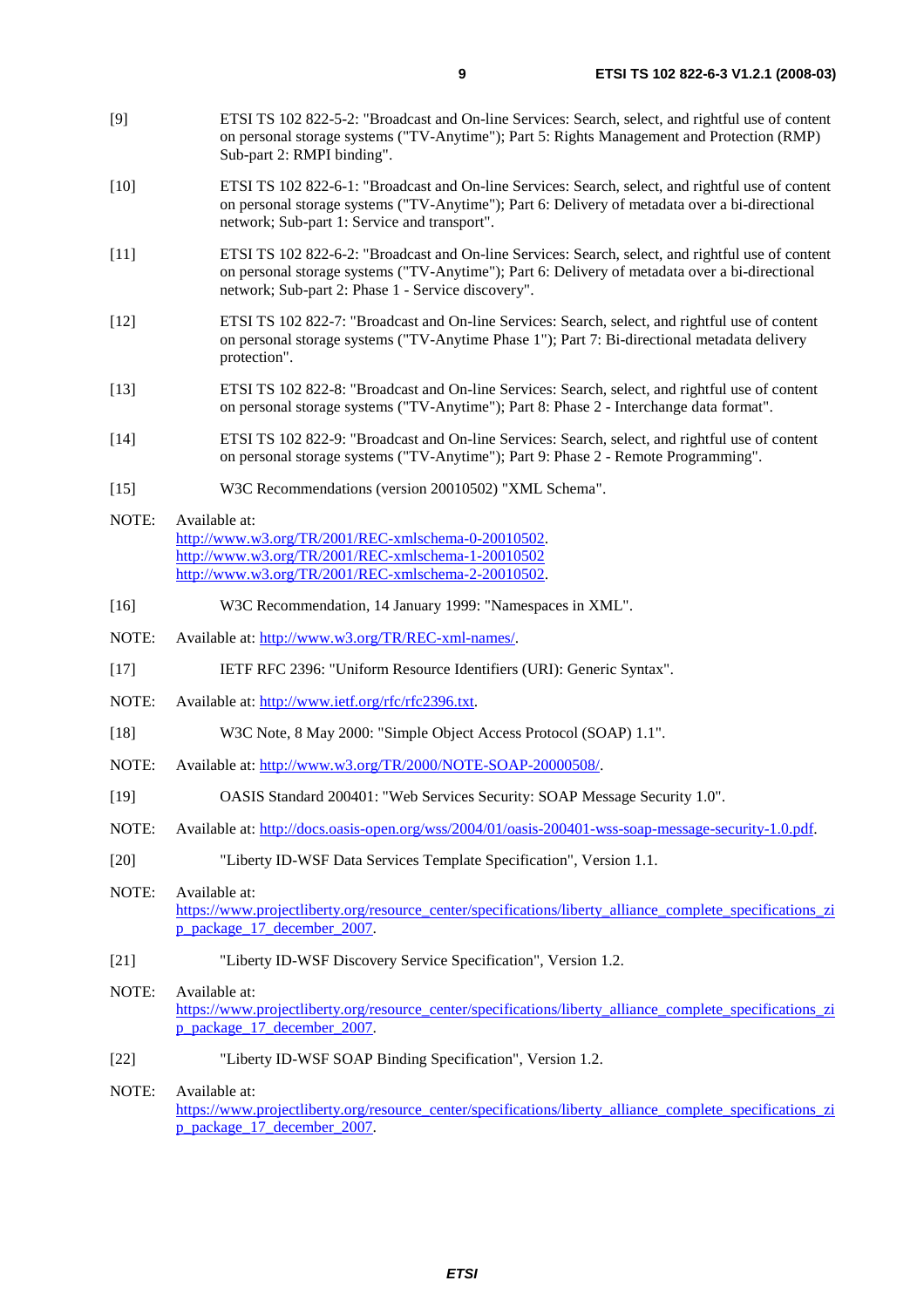- [23] "Liberty Metadata Description and Discovery Specification", Version: 1.1.
- NOTE: Available at: [https://www.projectliberty.org/resource\\_center/specifications/liberty\\_alliance\\_complete\\_specifications\\_zi](https://www.projectliberty.org/resource_center/specifications/liberty_alliance_complete_specifications_zip_package_17_december_2007) [p\\_package\\_17\\_december\\_2007](https://www.projectliberty.org/resource_center/specifications/liberty_alliance_complete_specifications_zip_package_17_december_2007).
- [24] "Liberty Reverse HTTP Binding for SOAP Specification".
- NOTE: Available at: [https://www.projectliberty.org/resource\\_center/specifications/liberty\\_alliance\\_complete\\_specifications\\_zi](https://www.projectliberty.org/resource_center/specifications/liberty_alliance_complete_specifications_zip_package_17_december_2007) [p\\_package\\_17\\_december\\_2007](https://www.projectliberty.org/resource_center/specifications/liberty_alliance_complete_specifications_zip_package_17_december_2007).

# 3 Definitions and abbreviations

### 3.1 Definitions

For the purposes of the present document, the following terms and definitions apply:

**access control:** act of mediating requested access to a resource based on privilege attributes of the requestor and control attributes of the requested resource

**account:** formal business agreement for providing regular transactions and services between a principal and service providers

**assertion:** piece of data produced by a SAML authority regarding an act of authentication performed on a principal, attribute information about the principal, or authorization permissions applying to the principal with respect to a specified resource

**attribute provider:** entity that provides attributes related to principals

EXAMPLE: A personalized profile service.

**circle of trust:** federation of service providers and identity providers that have business relationships based on Liberty architecture, and operational agreements, with whom users can transact business in a secure and seamless environment

**consumer profile:** consumer profile includes user description (user preferences, usage viewing history), user information (e.g. biographic information), and user environment descriptions (e.g. user device information, network environment)

**content provider:** entity that acts as the agent for and is the prime exploiter of the content

**credentials:** data attesting to the truth of certain stated facts

**discovery service:** web service for locating attribute providers

**entry point:** what a discovery service allows one to discover i.e. a SOAP (RPC) address and function name

**federation:** association comprising any number of service providers and identity providers

**identity:** essence of an entity and often described by its characteristics

**identity federation:** associating, connecting, or binding multiple accounts for a given principal to various entities within a circle of trust

**identity provider:** entity that creates, maintains, and manages identity information for principals and provides principal authentication to other service providers within a circle of trust

**identity personal profile:** identity information regarding the principal, be it in private or business capacity

**metadata:** generally, data about content, such as the title, genre, and summary of a television programme

NOTE: In the context of *TV-Anytime*, metadata also includes personal profile and history data.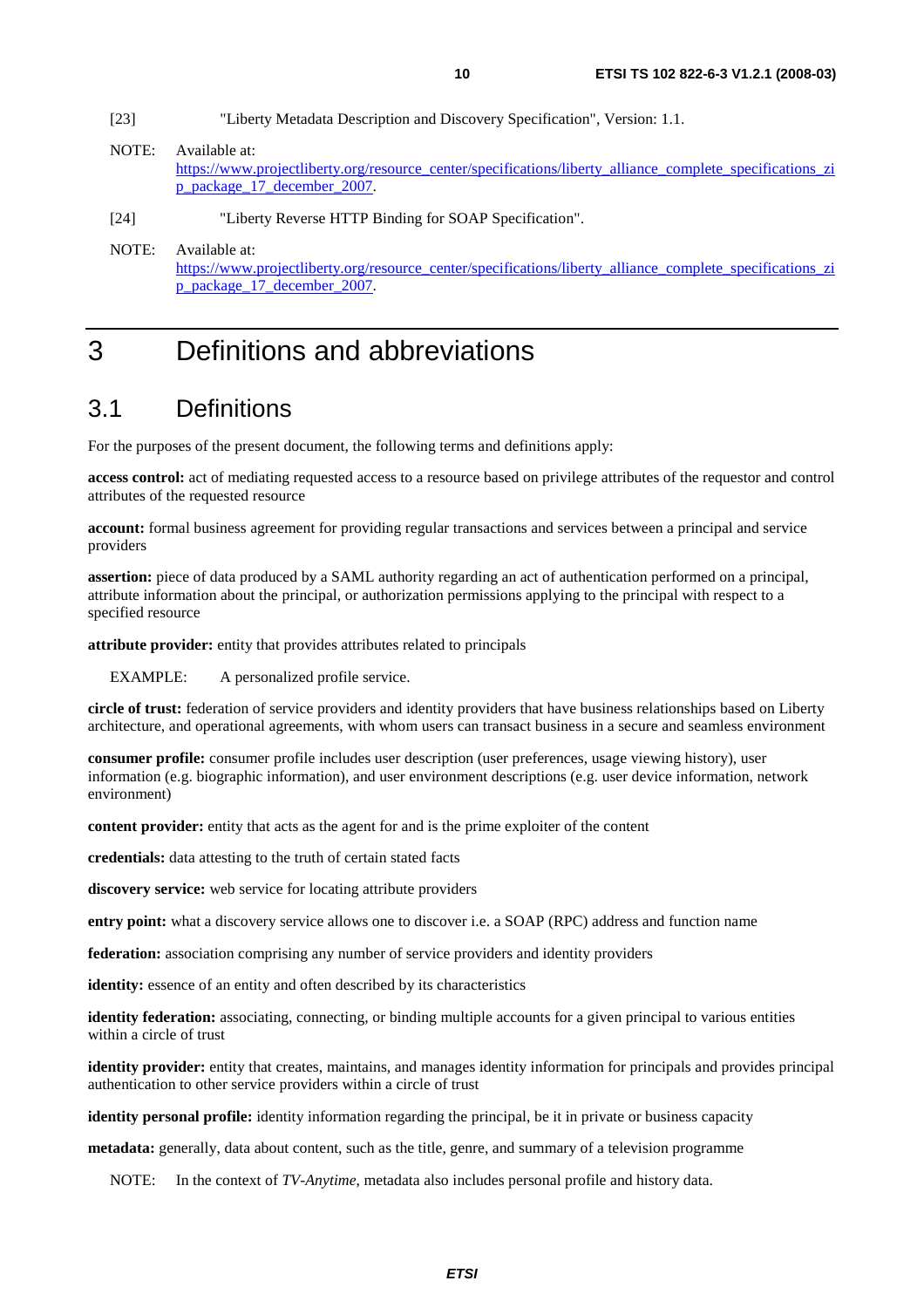**pay per view:** content for which the consumer had had to pay a one off fee

**personal profile:** data that represents the interests and preferences of the consumer

**personally identifiable information:** any data that identifies or locates a particular person, consisting primarily of name, address, telephone number, e-mail address, bank accounts, or other unique identifiers such as a social security number

**policy:** logically defined, executable and testable set of rules of behaviour

**principal:** entity that can acquire a federated identity, that is capable of making decisions, and to which authenticated actions are done on its behalf

NOTE: Examples of principals include an individual user, a group of individuals, as well as a corporation or other legal entities.

**profile:** data comprising the broad set of attributes that may be maintained for an identity, over and beyond its identifiers and the data required to authenticate under that identity

NOTE: Some of those attributes (e.g. address, preferences, card numbers) are provided by the principal.

**programme:** editorially coherent piece of content

NOTE: Typically, a programme is acquired by the PDR as a whole.

**provider:** entity that delivers content or services to the PDR

**resource:** either data related to some identity or identities, or a service acting on behalf of some identity or group of identities

NOTE: An example of a resource is a calendar containing appointments for a particular identity.

**return path:** part of a bi-directional distribution system over which data flows from the consumer to the service provider

**service:** collection of entry points designed to offer some service or to provide information

**service instance:** a running web service (physical instantiation of a particular type of service) at a distinct protocol endpoint

**service provider:** aggregator and supplier of content which may include gateway and management roles

NOTE: In the present document, a service provider provides services or goods to a principal.

### 3.2 Abbreviations

For the purposes of the present document, the following abbreviations apply:

| <b>EPG</b>    | Electronic Programme Guide                                                                  |
|---------------|---------------------------------------------------------------------------------------------|
| <b>HTTP</b>   | <b>Hyper Text Transport Protocol</b>                                                        |
| <b>ID-WSF</b> | <b>IDentity - Web Service Framework</b>                                                     |
| <b>OASIS</b>  | Organization for the Advancement of Structured Information Standards                        |
| <b>PDA</b>    | Personal Digital Assistance                                                                 |
| <b>PDR</b>    | Personal Digital Recorder                                                                   |
| <b>PPV</b>    | Pay Per View                                                                                |
| <b>SAML</b>   | <b>Security Assertion Markup Language</b>                                                   |
| NOTE:         | XML standard for exchanging authentication and authorization data between security systems. |
| <b>SOAP</b>   | Simple Object Access Protocol                                                               |
| <b>URI</b>    | Uniform Resource Identifier                                                                 |
| <b>URN</b>    | Uniform Resource Name                                                                       |
| W3C           | World Wide Web Consortium                                                                   |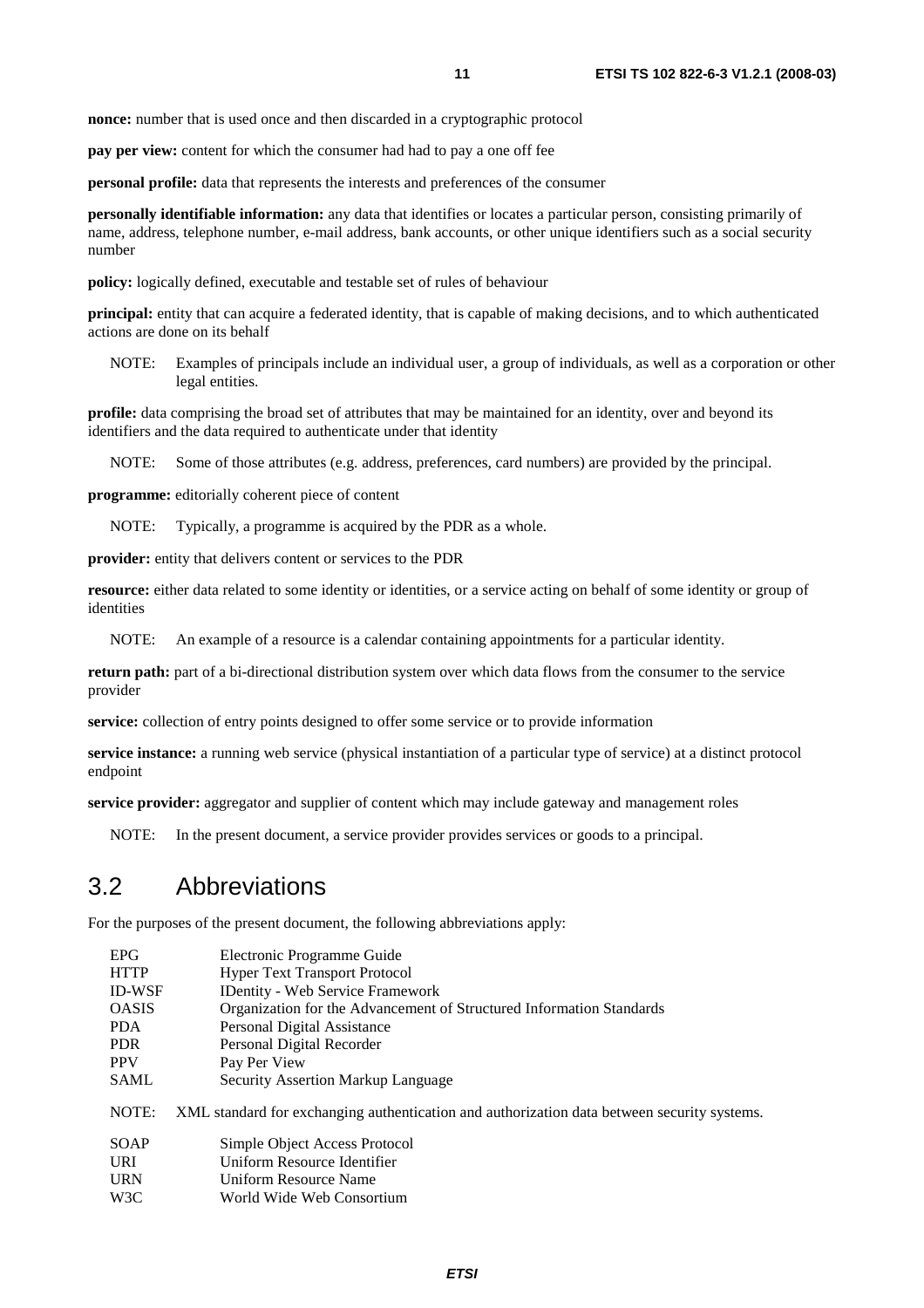| <b>WSDL</b>  | Web Services Description Language |
|--------------|-----------------------------------|
| XML.         | eXtensible Markup Language        |
| <b>XPath</b> | W3C XML Path language             |

# 4 TV-Anytime User Profile Service Type

### 4.1 Service Type Definition

The *TV-Anytime* user profile service is a web service that acts upon some resource to either retrieve and update information (such as preferences, demography, and location) about a user, or perform some action for the benefit of some user.

The types used in the *TV-Anytime* user profile service are defined in the "urn:tva:metadata:profile:2007" target namespace [16].

This allows schema aware tools to validate the various messages. The types defined in the TS 102 822-3-1 [3] and TS 102 822-3-3 [5] may be referenced in the transport namespace (using XML Schema's import mechanisms [15]). The schema fragments in the following clauses are all defined within this namespace. The ServiceType element is used to identify the *TV-Anytime* user profile service. This URI needs be constant across all implementations of the *TV-Anytime* user profile service to enable interoperability. Therefore, it is recommended that this URI be the same as the targetNamespace URI of the abstract WSDL description for the service.

A service instance is the physical instantiation of a particular type of the *TV-Anytime* user profile service. Each service instance is hosted by some provider, which is identified by a URI (RFC 2396 [17]). An example of a service instance is a SOAP-over-HTTP end-point offering a personalized EPG service. A service instance exposes a protocol interface to a set of resources. A resource in this specification is either data related to some user (or the attributes thereof) or a service acting for the benefit of some user. When a client sends a request message to a service instance, it includes the resource identifier (i.e. a URI) for the resource it wishes the service instance to act upon. A resource commonly has access to control policies associated with it. These access control policies are typically under the purview of the entity or entities associated with the resource (in common language, the entity or entities could be said to "own" the resource). The access control policies on a resource must be enforced by the service instance.

# 4.2 Discovery

A service provider can use the discovery service to ascertain the location of a specific identity service for a user. The discovery service enables various entities to dynamically and securely discover a user's identity services, and it responds, on a permission-basis, with a service description of the desired identity service. This way, a service provider can gain access to portions of the user's identity information that may be in the possession of multiple providers and offer a user profile based service to a user.

The discovery service itself is not defined in the present document. Examples of discovery services can be found in the Liberty ID-WSF Discovery Service specification [21] and in the Liberty Metadata Description and Discovery Specification [23].

# 4.3 Data Model

The data model of the *TV-Anytime* user profile is defined in the *TV-Anytime* metadata specification TS 102 822-3-3 [5]. The XML schema defined thereby specifies the data the service can host. The data model defines the data and the data structure. Typically this structure is hierarchical and has the root node TVAMain. The part of the *TV-Anytime* metadata mainly relevant to the *TV-Anytime* user profile exchange service is the ExtendedUserDescription.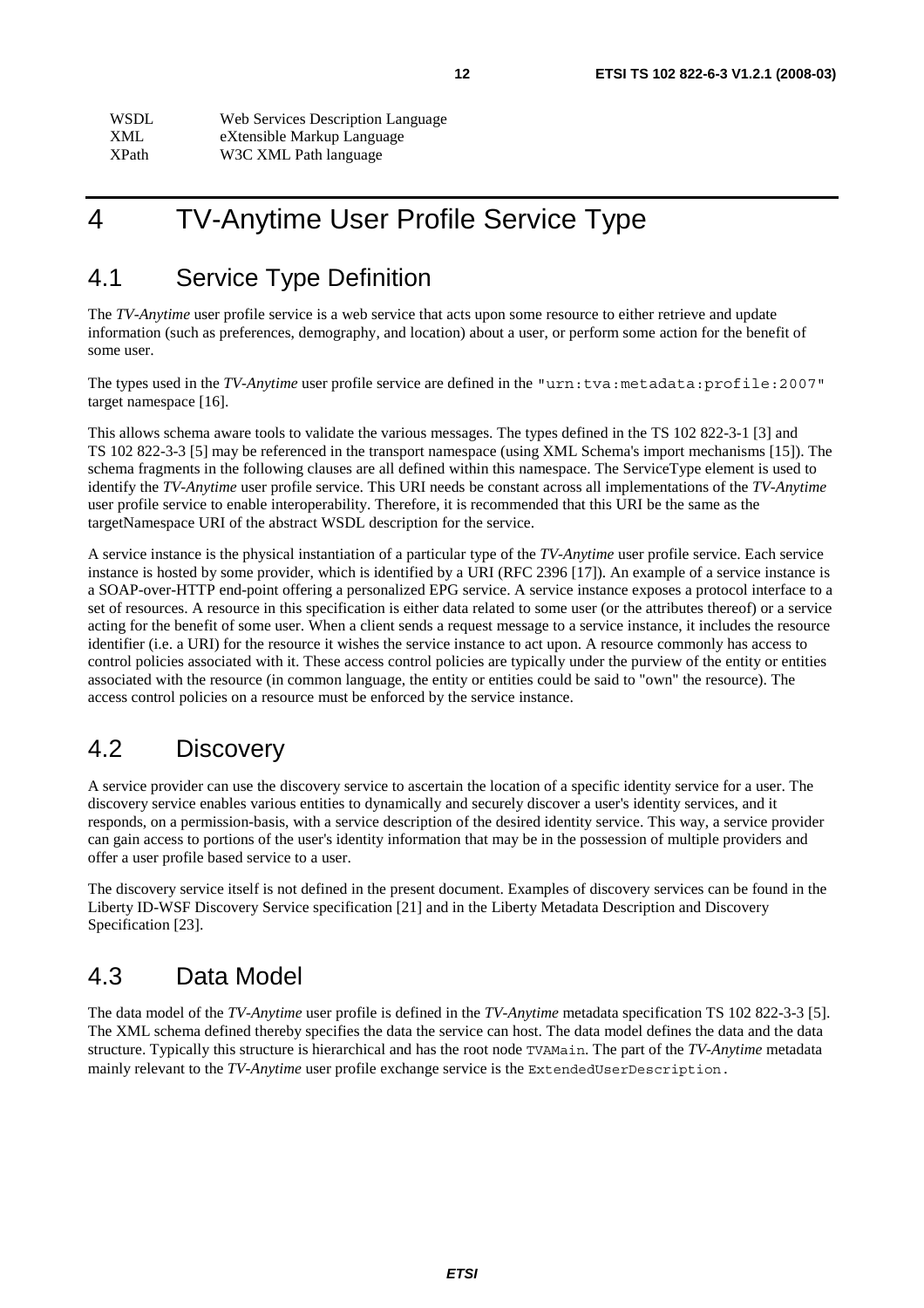# 5 TV-Anytime User Profile Message Interface

This clause defines two protocols, one for querying data and another for modifying data. These protocols are based on those specified in Liberty ID-WSF Data Services Template Specification [20].

These protocols both rely on a request/response message-exchange pattern. The messages specified in the present document for those protocols are carried in the SOAP body [18]. More information on the general aspects of SOAP can be found in TS 102 822-6-1 [10] and Liberty ID-WSF SOAP Binding Specification [22]. The messages for querying and modifying data have common attributes and elements. These common parts are discussed prior to specifying the actual messages.

### 5.1 Common Parts

#### 5.1.1 Resources

Both protocols, for querying and modifying data, have a defined hierarchy for accessing data.

In the first level the desired resources are selected. For example, a resource might be the personal profile of a certain person. Multiple resources can be accessed in a single request, but querying and modifying cannot be mixed in one request message.

For each resource there is one <Query> or <Modify> element in the request message. Inside this element there is another element identifying the resource. This identifying element is either the <ResourceID> element or the <EncryptedResourceID> element. The ResourceIDGroup declaration is shown below.

```
<complexType name="ResourceIDType"> 
     <simpleContent> 
         <extension base="anyURI"> 
             <attribute name="id" type="tva:TVAIDType"/> 
         </extension> 
     </simpleContent> 
</complexType> 
<complexType name="EncryptedResourceIDType"> 
     <sequence> 
         <element ref="xenc:EncryptedData"/> 
         <element ref="xenc:EncryptedKey"/> 
     </sequence> 
</complexType> 
<group name="ResourceIDGroup"> 
         <choice maxOccurs="unbounded"> 
             <element name="ResourceID" type="tvap:ResourceIDType"/> 
              <element name="EncryptedResourceID" type="tvap:EncryptedResourceIDType"/> 
         </choice> 
</group>
```

| <b>Name</b>             | <b>Definition</b>                                                                                                                                                                                                                     |
|-------------------------|---------------------------------------------------------------------------------------------------------------------------------------------------------------------------------------------------------------------------------------|
| ResourceIDType          | A complex type to define a resource identifier                                                                                                                                                                                        |
| Id                      | An attribute of TVAIDType type                                                                                                                                                                                                        |
| EncryptedResourceIDType | A complex type for the transport of obfuscated resource identifiers                                                                                                                                                                   |
| ResourceIDGroup         | Defines a group of ResourceIDs and/or EncryptedResourceIDs                                                                                                                                                                            |
| ResourceID              | The identifier of a particular resource                                                                                                                                                                                               |
| EncryptedResourceID     | Contains a ResourceID that has been encrypted using encryption,<br>and an encrypted key that was used to encrypt the ResourceID.<br>See clause 5.1.2 and Liberty ID-WSF Discovery Service<br>Specification [22] for more explanations |

When the <ResourceID> element would have the value "urn:liberty:isf:implied-resource" [21], the element may be left out of the containing <Query> or <Modify> element. In all other cases either the <ResourceID> element or the <EncryptedResourceID> element must be present. More examples of when the value urn:liberty:isf:implied-resource can be used can be found in Liberty Reverse HTTP Binding for SOAP Specification [24].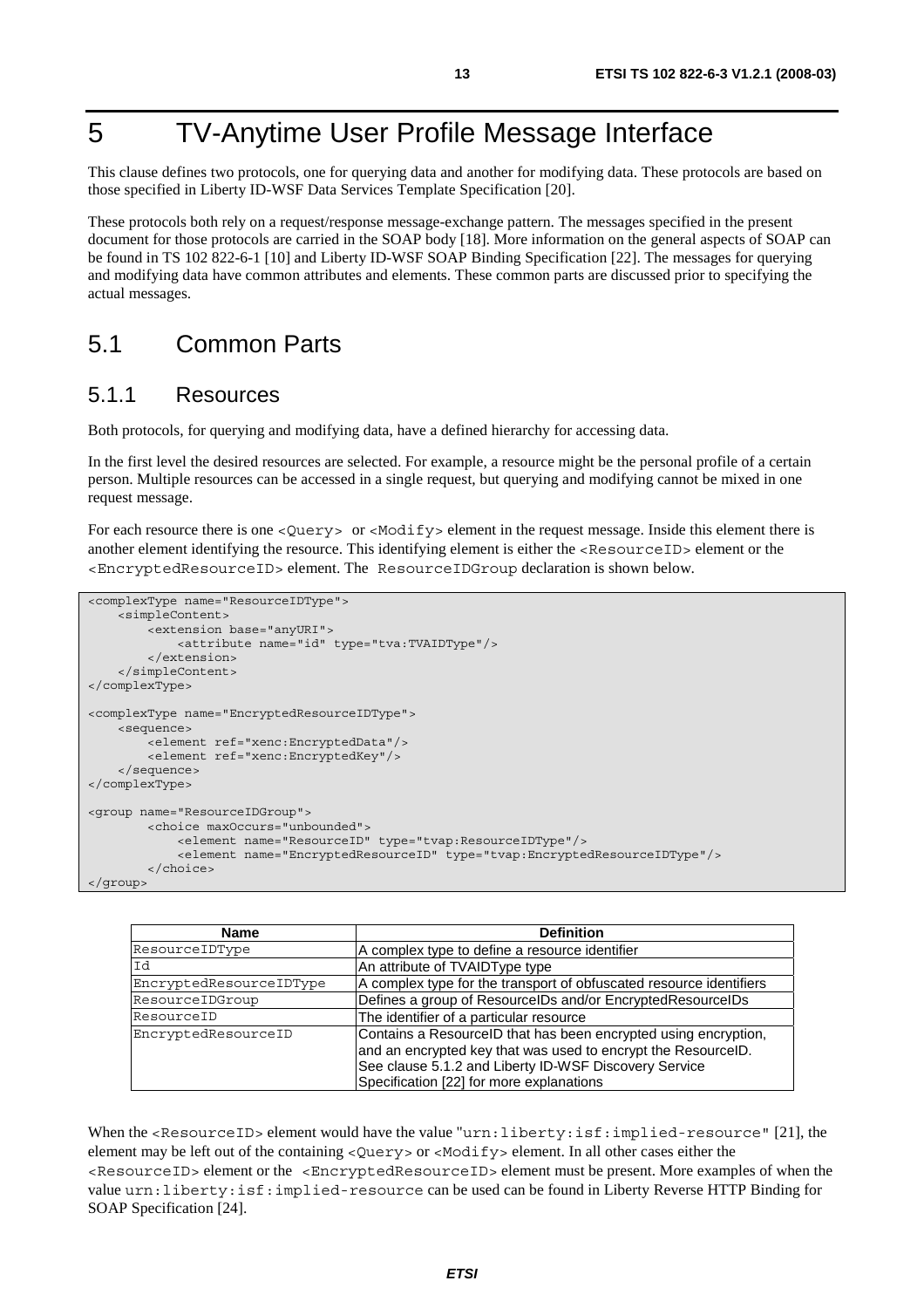The schema also defines an element EncryptedResourceID for the transport of obfuscated resource identifiers. The EncryptedResourceID contains a ResourceID that has been encrypted using encryption, and an encrypted key that was used to encrypt the ResourceID. Use of EncryptedResourceID is often necessary for privacy reasons. If a non-predictable nonce is used for the EncryptedKey, each discovery service client will get a different identifier. This will prevent discovery service clients from colluding with other discovery service clients about the identity of the Principal on the basis of the ResourceID for one of the Principal's services.

NOTE: Strictly speaking, the key does not need to be a nonce, rather just unique for each client.

### 5.1.2 <Select> element

The second level of resource selection is inside the <Query> and <Modify> elements. The request message must describe in more detail what it wants to access inside the specified resource. This is specified in <Select> elements. As an example, when the resource is a personal profile, the <Select> can point to UserPreferences. In the case of a <Query>, this means that the whole UserPreferences is requested, or for a <Modify>, the whole UserPreferences is being modified. When only a part of UserPreferences is being queried or modified, the <Select> element must point only to that part, or the parts not to be modified must be rewritten using their existing values, when whole UserPreferences is given. Different parts of the resource can be accessed using the same <Query> or <Modify> element as both of those elements can contain multiple <Select> elements in their own substructure.

The <Select> points to some place(s) in the *TV-Anytime*'s user description metadata and it is recommended that a string containing an XPath expression is used for <Select> element. It is not always necessary to support full XPath. Each *TV-Anytime* user profile exchange service should limit the required set of XPath expressions when full XPath is not required. The predefined set of abbreviated Select Path expressions, to be used in place of full XPath expressions, is listed in table 1. When a service supports full XPath even if it is not required, the service may register the urn:liberty:dst:fullXPath discovery option keyword. If the required set of XPath expressions does not include the path to each element, a service may still support all paths without supporting full XPath. In that case the service may register the urn:liberty:dst:allPaths discovery option keyword.

| <b>Abbreviated Selected Field</b>     | <b>Full XPath Expression</b>                        |
|---------------------------------------|-----------------------------------------------------|
| tva:profile:UserSearchPreferences     | /TVAMain/ExtendedUserDescription/UserPreferences/Fi |
|                                       | lteringAndSearchPreferences                         |
| tva: profile: UserBrowsingPreferences | /TVAMain/ExtendedUserDescriptions/UserPreferences/B |
|                                       | rowsingPreferences                                  |
| tva: profile: UserActionHistory       | /TVAMain/ExtendedUserDescriptions/UsaqeHistory/User |
|                                       | ActionHistory                                       |
| tva:profile:UserName                  | /TVAMain/ExtendedUserDescription/UserInformationTab |
|                                       | le/BioGraphicInformation/Name                       |
| tva: profile: UserAge                 | /TVAMain/ExtendedUserDescription/UserInformationTab |
|                                       | le/BioGraphicInformation/Aqe                        |
| tva: profile: UserGender              | /TVAMain/ExtendedUserDescription/UserInformationTab |
|                                       | le/BioGraphicInformation/Gender                     |
| tva: profile: UserLanquaqe            | /TVAMain/ExtendedUserDescription/UserInformationTab |
|                                       | le/BioGraphicInformation/Lanquage                   |
| tva: profile: UserLocation            | /TVAMain/ExtendedUserDescription/UserInformationTab |
|                                       | le/UsageEnvironment/NaturalEnvironment/Location     |

#### **Table 1: Abbreviations for XPath Expressions**

Successful queries always have the TVAMain element returned, and it must contain the data defined by the parameters inside the Select element.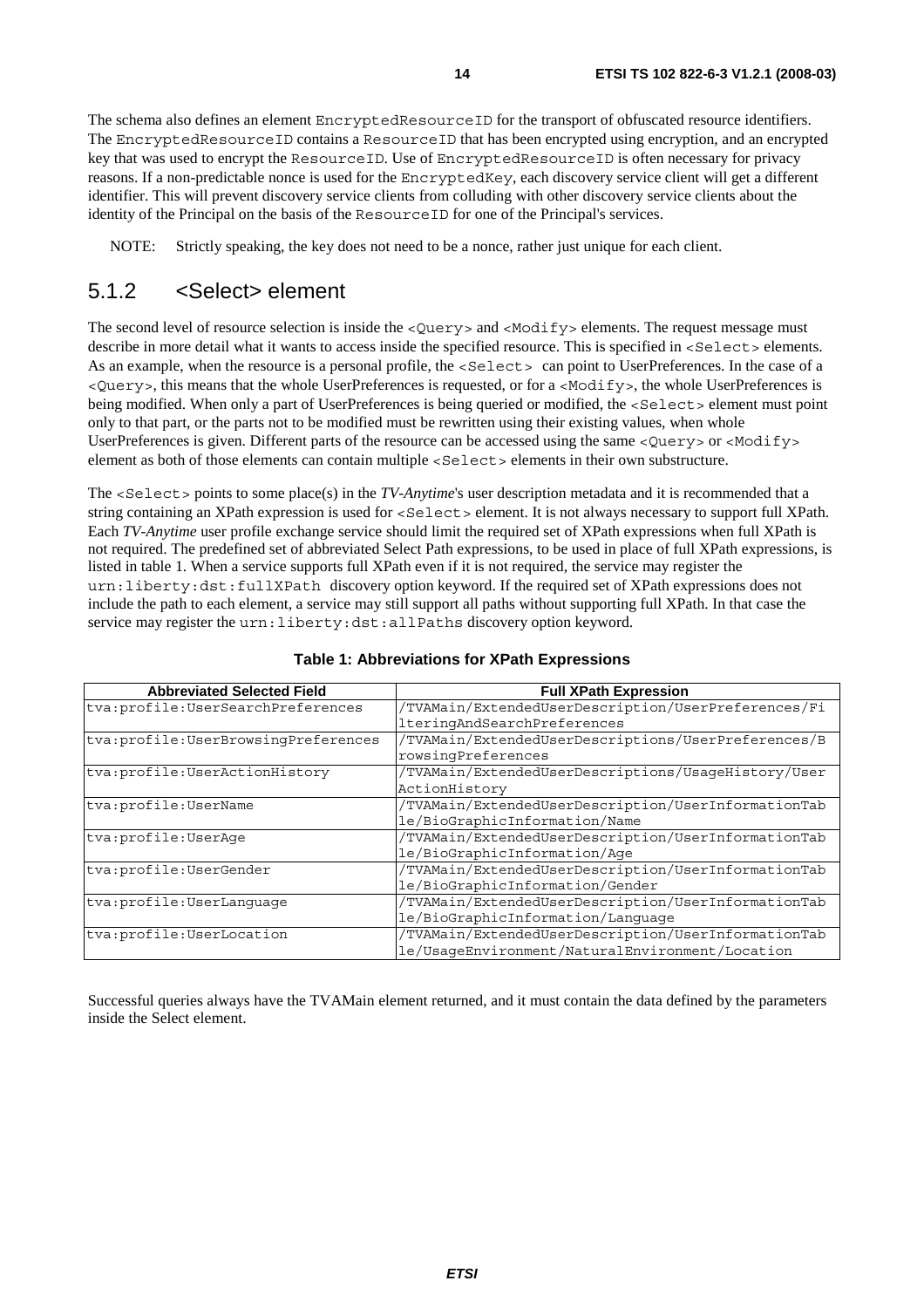The schema for SelectType is as follows.

```
<simpleType name="SelectTypeType"> 
    -<br><restriction base="string"
         <enumeration value="xpath"/> 
         <enumeration value="abbreviated"/> 
     </restriction> 
</simpleType> 
<complexType name="SelectType"> 
     <simpleContent> 
         <extension base="string"> 
             <attribute name="type" type="tvap:SelectTypeType" use="optional" 
             default="abbreviated"/> 
         </extension> 
     </simpleContent> 
</complexType>
```
The semantics is as follows.

| <b>Name</b>    | <b>Definition</b>                                                          |
|----------------|----------------------------------------------------------------------------|
| SelectTypeType | Simple type for the type of query format. The following are the possible   |
|                | values:                                                                    |
|                | $x$ path – the query format is XPath                                       |
|                | abbreviated -- the query format is in the Abbreviated format               |
| SelectType     | Complex type defining the "select" element                                 |
| type           | specifies the type of query format; either Xpath or the abbreviated format |

### 5.1.3 Discovery Option Keywords

The following discovery option keywords are used to indicate services options of the *TV-Anytime* user profile services.

| Table 2: Description of Discovery Option Keywords |  |  |  |
|---------------------------------------------------|--|--|--|
|---------------------------------------------------|--|--|--|

| <b>Discovery Option Keywords</b>       | <b>Definition</b>                                                       |
|----------------------------------------|-------------------------------------------------------------------------|
| Urn:liberty:dst:allPaths               | Optional. This indicates that the service provider supports all         |
|                                        | (required) paths without supporting full XPath.                         |
| Urn:liberty:dst:fullXPath              | Optional. This indicates that the service provider supports full XPath. |
| urn:liberty:dst:multipleResources      | Optional. This indicates that the service provider supports accessing   |
|                                        | multiple resources.                                                     |
| urn:liberty:dst:changeHistorySupported | Optional. This indicates that the service provider processes the        |
|                                        | changedSince attribute.                                                 |
| Urn:liberty:dst:noModify               | Optional. This indicates that the service provider does not support     |
|                                        | modifications at all.                                                   |
| urn:liberty:dst:multipleQueryItems     | Optional. This indicates that the service provider supports multiple    |
|                                        | <queryitem> elements inside a <query>.</query></queryitem>              |
| urn:liberty:dst:multipleModification   | Optional. This indicates that the service provider supports multiple    |
|                                        | <modification> element inside a <modify>.</modify></modification>       |

#### 5.1.4 <Status>

A response message contains one or more <Status> elements to indicate whether or not the processing of the request succeeded. A <Status> element has a code attribute, which contains the return status as a string. Table 3 defines the status codes to be used as values for the code attribute.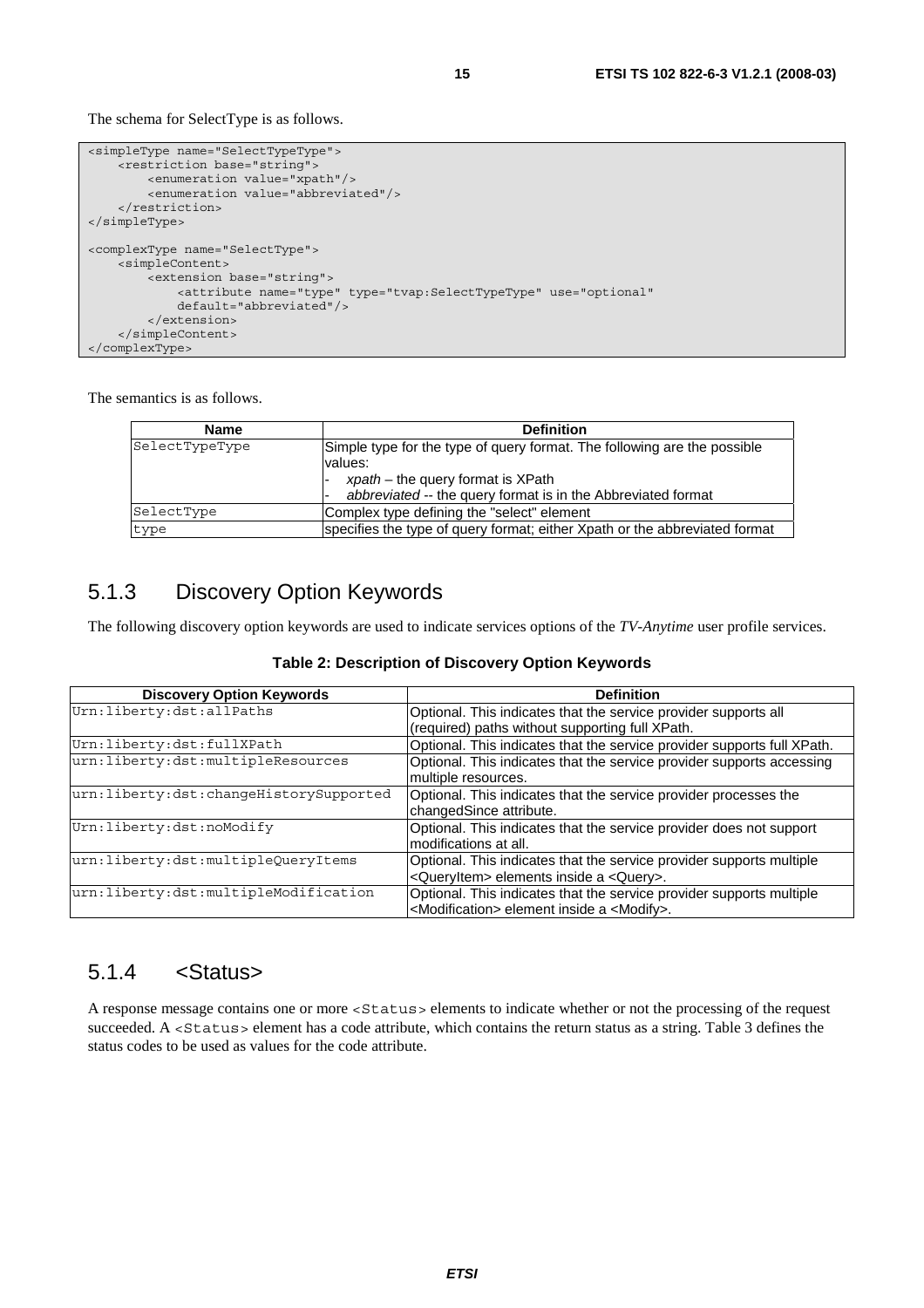| <b>Status</b>            | <b>Definition</b>                                                                        |
|--------------------------|------------------------------------------------------------------------------------------|
| ActionNotAuthorized      | Indicates that the requested action is not authorized.                                   |
| ActionNotSupported       | Indicates that the requested action is not supported by this service.                    |
| AllReturned              | Indicates that when an attribute provider may not necessarily be giving only the         |
|                          | newest information since the time specified in the changedSince parameter. This is       |
|                          | not considered a failure. It is also used to show that all the data currently allowed to |
|                          | be returned (i.e. except for those revoked, etc.).                                       |
| ChangedSinceReturnsAll   | Indicates that when an attribute provider does not support the changedSince              |
|                          | parameter and returns all the data addressed by Select regardless of the latest          |
|                          | modification times. Some or all data returned might actually be older than the time      |
|                          | specified in the changedSince parameter.                                                 |
| DataTooLong              | Indicates that the size of the requested data exceeds the preset threshold of the        |
|                          | service provider. This is only for modifications.                                        |
| ExistsAlready            | Indicates that the request is trying to modify to a pre-existing value.                  |
| Failed                   | Indicates that the request has failed.                                                   |
| InvalidData              | Indicates that the request contains invalid data.                                        |
| InvalidResourceID        | Indicates that the ResourceID of the request is invalid.                                 |
| InvalidSelect            | Indicates that the Select element is invalid in the request.                             |
| MissingNewDataElement    | Indicates that the request specifies no new data to be updated.                          |
| MissingResourceIDElement | Indicates that the request fails to specify the ResourceID.                              |
| MissingSelect            | Indicates that the request fails to specify the Select element.                          |
| NoMoreElements           | Indicates that the returned data ends prematurely for lack of elements.                  |
| NoMultipleAllowed        | Indicates that multiple requests are not allowed.                                        |
| NoMultipleResources      | Indicates that the use of multiple resources is not allowed.                             |
| ОK                       | Indicates that the action has been successfully acknowledged.                            |
| TimeOut                  | Indicates that the request has failed because of timeout.                                |
| UnexpectedError          | Indicates that an unexpected error has occurred.                                         |

**Table 3: Description of Values for Status Element** 

The code attribute of the top level within the <Status> element must contain either the value OK or Failed. The <Status> element may contain <StatusDescription> element supplying more detailed return status information. The values in table 3 are used to indicate more detailed return status. If the request fails for some reason, the requestIDRef attribute of the <StatusDescription> element should contain the value of the itemID attribute of the offending element in the request message.

The following is the syntax for Status and StatusDescription.

```
<complexType name="StatusDescriptionType"> 
     <simpleContent> 
        -<br><extension base="mpeg7:TextualType">
              <attribute name="href" type="mpeg7:termReferenceType" use="optional"/> 
         </extension> 
     </simpleContent> 
</complexType> 
<complexType name="StatusType"> 
     <sequence> 
        .<br><element name="StatusDescription" type="tvap:StatusDescriptionType" minOccurs="0"
         maxOccurs="unbounded"/> 
     </sequence> 
     <attribute name="code" use="required"> 
         <simpleType> 
              <restriction base="string"> 
                 <enumeration value="OK"/> 
                  <enumeration value="Failed"/> 
             \langle/restriction>
         </simpleType> 
     </attribute> 
     <attribute name="requestIDRef" type="tva:TVAIDRefType" use="optional"/> 
</complexType>
```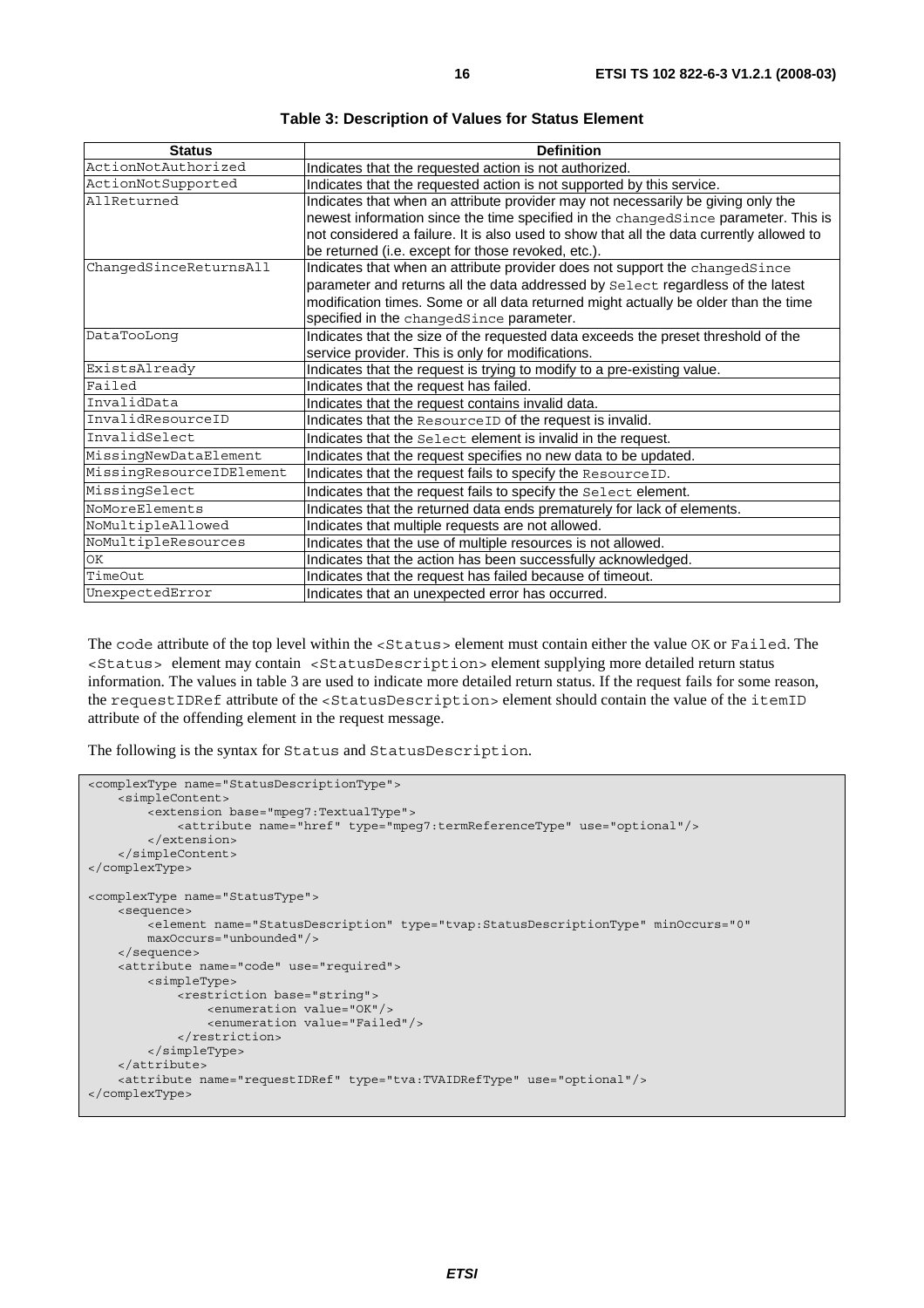| <b>Name</b>           | <b>Definition</b>                                                                                                             |
|-----------------------|-------------------------------------------------------------------------------------------------------------------------------|
| StatusType            | Complex type that specifies the status codes to be used as values<br>for the code attribute of Status.                        |
| code                  | Attribute that indicates the returned status value. It must contain<br>either the value OK or Failed.                         |
| requestIDRef          | Attribute that contains the value of the itemID attribute of the<br>element in the request message that this status is about. |
| StatusDescriptionType | Complex type that specifies the status codes to be used as values<br>for StatusDescription.                                   |
| href                  | An optional attribute that specifies the URN used to point to the<br>code within the status code classification scheme.       |

The following is the semantics for Status and StatusDescription.

### 5.1.5 Linking with ids

Different types of id attributes are used to link queries and responses together. Response messages are correlated with requests using messageId and inResponseToMessageId attributes that are present in the SOAP Header [18]. Services must include messageId and inResponseToMessageId attributes in all request and response messages defined here. Use of these must follow the processing rules specified in Liberty ID-WSF Data Service Template Specification [20]. Inside messages, itemID and itemIDRef attributes are used for linking information inside response messages to the details of request messages.

NOTE: Response messages do not contain the <ResourceID> or the <EncryptedResourceID> element, so they cannot be used for this. See the definitions and the processing rules of  $\langle Query \rangle$  and  $\langle Modify \rangle$ elements for more detailed information.

#### 5.1.6 The timeStamp Attribute

A response message can also have a time stamp. This time stamp is provided so that the requesting party can later check whether there have been any changes since a response was received, or make modifications, which will only succeed if there have been no other modifications made after the time stamp was received.

# 5.2 Querying Data

Two different kinds of queries are supported, one for retrieving current data, and another for requesting only changed data. These two different kinds of queries can be present together in the same message. The response can contain the data with or without the common technical attributes, depending on the request. Some common attributes are always returned for some elements.

### 5.2.1 <Query>

The schema for the Query operation is based on the Query operation specified in Liberty ID-WSF Data Service Template Specification [20].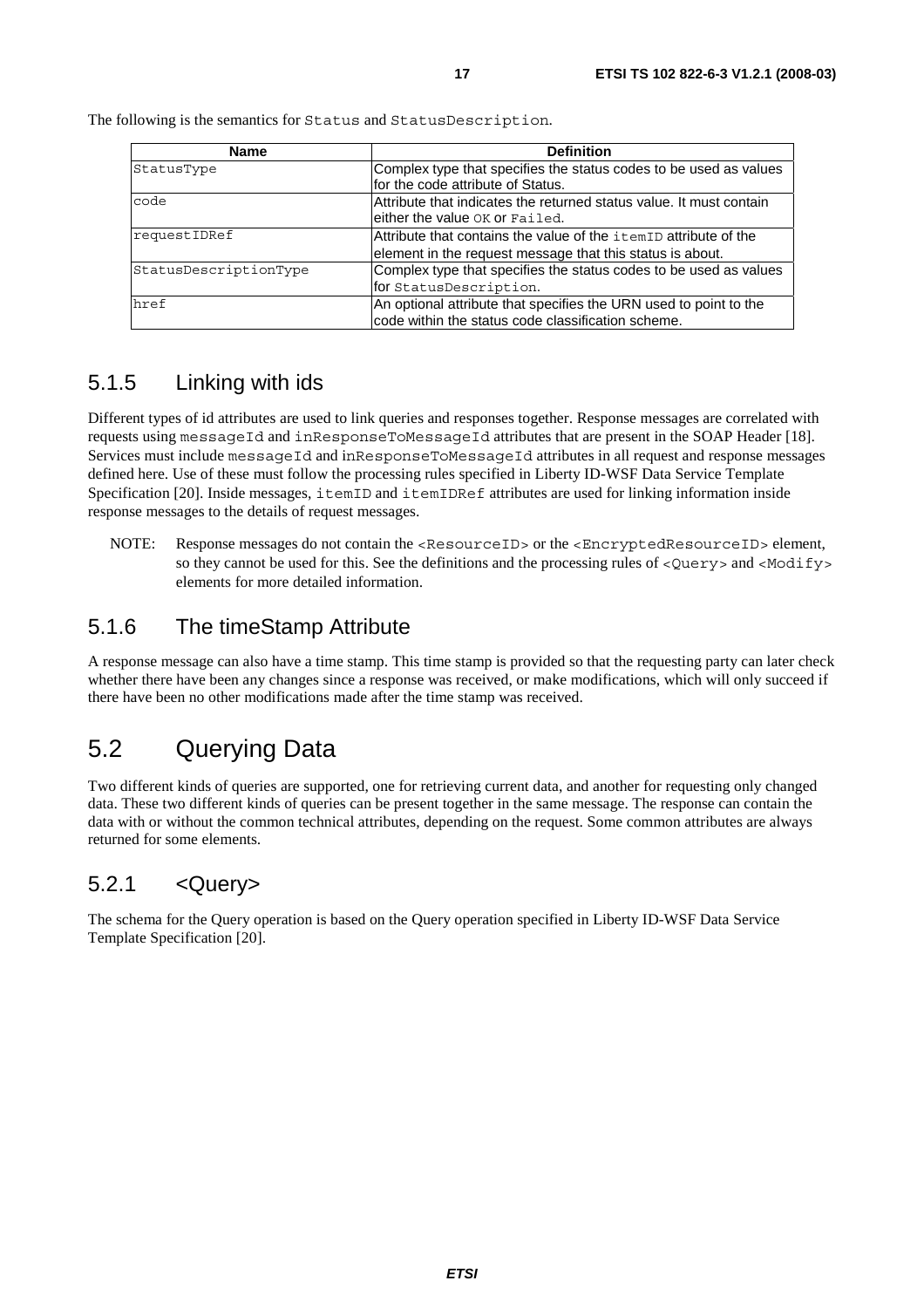



| <b>Name</b>     | <b>Definition</b>                                                          |
|-----------------|----------------------------------------------------------------------------|
| QueryType       | a type that defines a query for retrieving current data                    |
| ResourceIDGroup | Contains a groups of ResourceIDs and/or EncryptedResourceIDs               |
| QueryItem       | specifies what data the requester wants from the resource                  |
| Select          | describes in detail what the request wants to access inside the specified  |
|                 | resource                                                                   |
| itemID          | a unique identifier used to match response items to query items within the |
|                 | response                                                                   |
| changedSince    | used when the requester wants to get only the data which has changed       |
|                 | since the time specified by this attribute                                 |
| queryID         | a unique identifier to match queries with responses                        |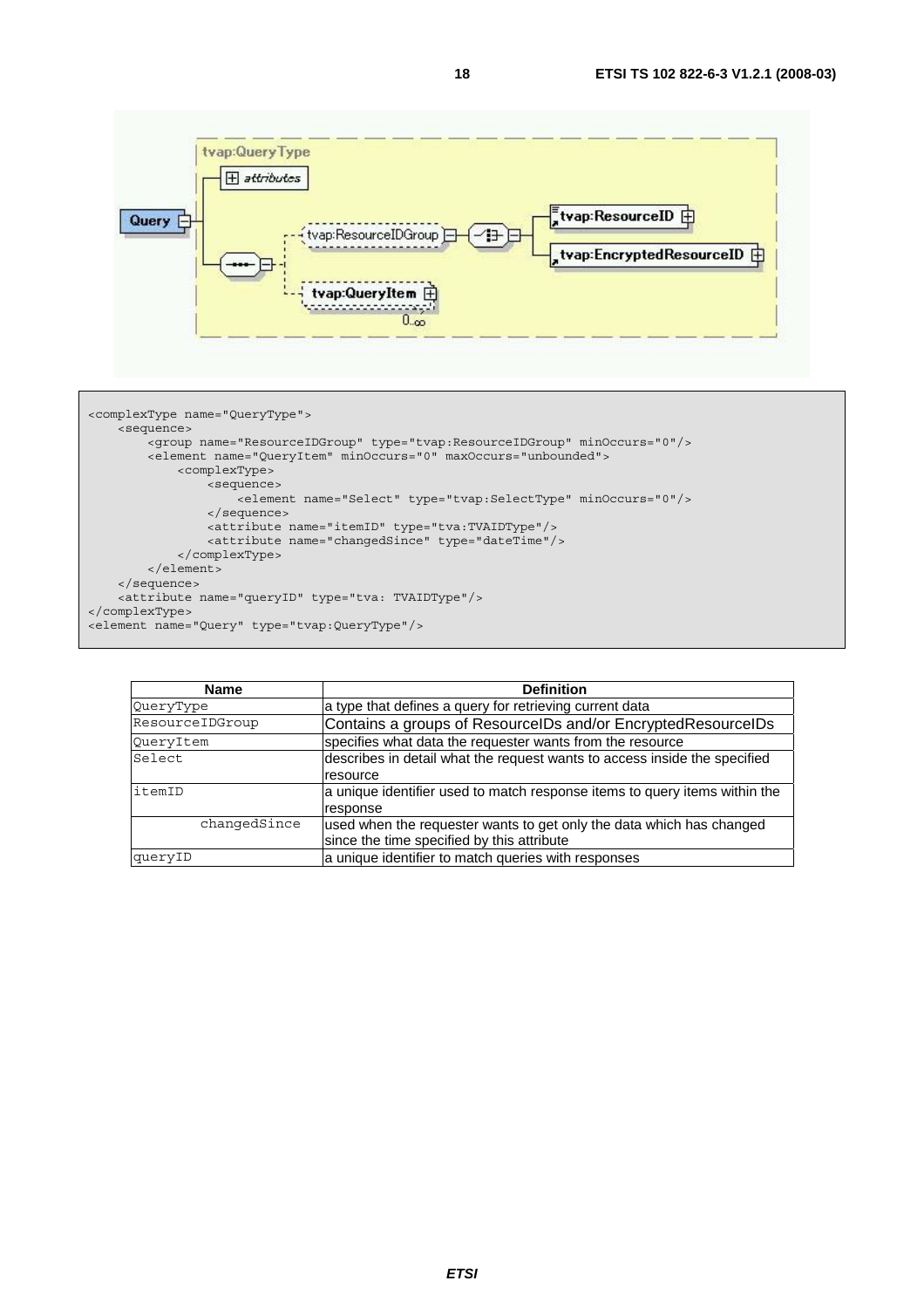#### 5.2.2 <QueryResponse>

The schema for QueryResponse is as follows.



```
<complexType name="QueryResponseType"> 
     <sequence> 
         <element name="Status" type="tvap:StatusType" minOccurs="1"/> 
         <element name="Data" minOccurs="0" maxOccurs="unbounded"> 
             <complexType> 
                  <sequence> 
                     .<br><element name="TVAMain" type="tva:TVAMainType" minOccurs="0"/>
                  </sequence> 
                  <attribute name="itemIDRef" type="tva:TVAIDRefType"/> 
             </complexType> 
         </element> 
     </sequence> 
     <attribute name="queryIDRef" type="tva:TVAIDRefType"/> 
     <attribute name="timeStamp" type="dateTime"/> 
</complexType> 
<element name="QueryResponse" type="tvap:QueryResponseType"/>
```

| Name              | <b>Definition</b>                                                        |  |
|-------------------|--------------------------------------------------------------------------|--|
| QueryResponseType | A complex type to contain the response to the query                      |  |
| Status            | indicates whether or not the processing of the request succeeded.        |  |
|                   | See clause 5.1.5 for explanations and values                             |  |
| Data              | Contains TV-Anytime profile data requested by one < QueryItem> element   |  |
| itemIDRef         | used to link elements in a response to the corresponding                 |  |
|                   | elements in the request                                                  |  |
| queryIDRef        | used to link elements in a response to the corresponding                 |  |
|                   | elements in the request                                                  |  |
| timestamp         | indicates the time, when the request was handled. To be used later, when |  |
|                   | querying for changes since that time                                     |  |

The instance document that is returned must be XML Schema [15] valid with respect to the appropriate metadata schema (TS 102 822-3-3 [5]). Furthermore, each instance document must contain the appropriate TVAIDType to allow complete dereferencing of all TVAIDRefType nodes within the instance document. When successful, the Data element contains the information specified by the Select element.

### 5.2.3 Processing Rules for Query

A request message can contain multiple <Query> elements. The rules for how to implement multiple queries and responses are given in the Liberty ID-WSF Data Service Template Specification [20].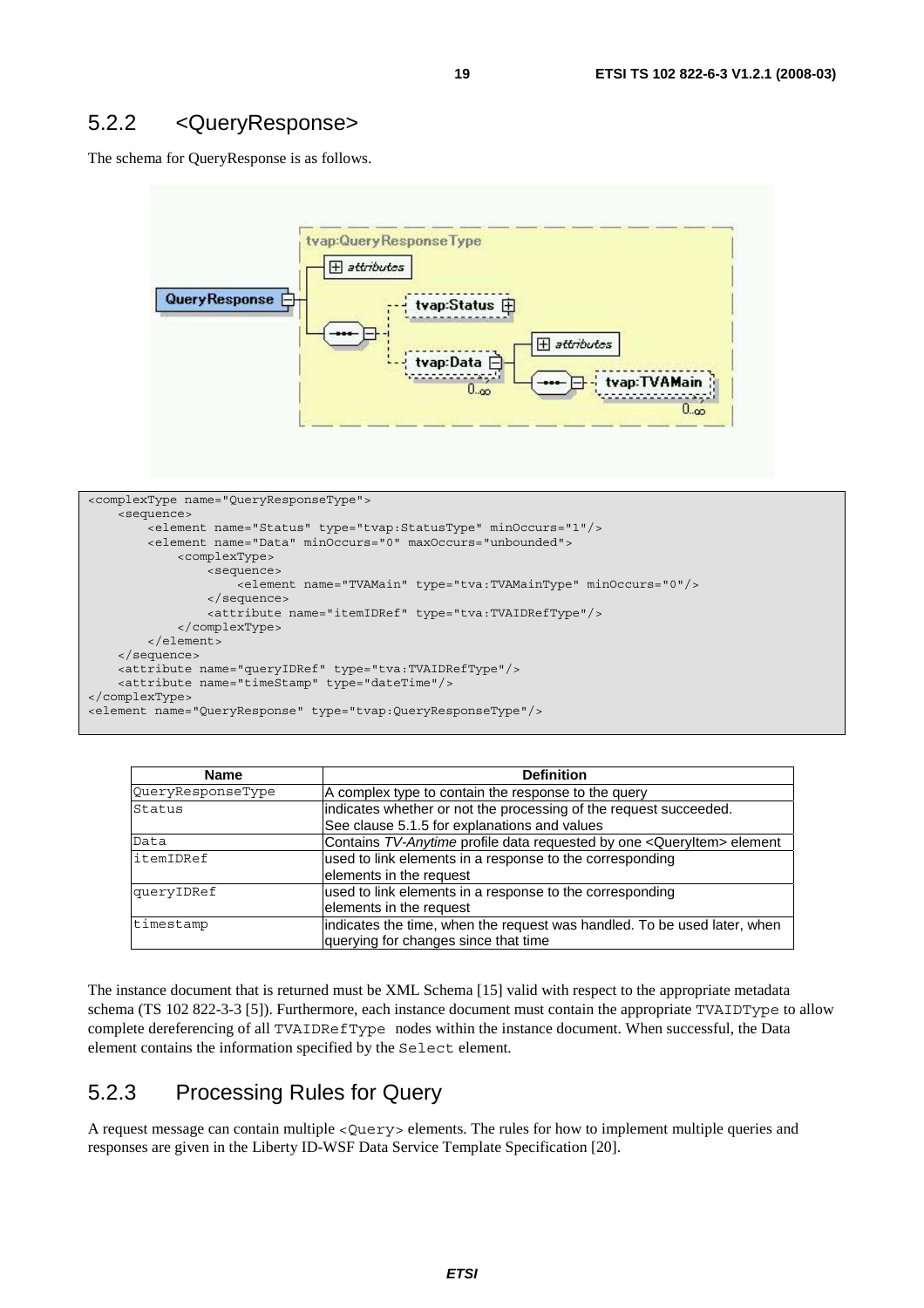# 5.3 Modifying Data

The data stored by a data service can be given initial values, existing values can be replaced with new values and the data can also be removed. Usually the principal can make these modifications directly at the data service using the provided user interface, but these modifications may also be made by other service providers. The <Modify> element supports all these operations for service providers which want to modify the data stored in data services.

#### 5.3.1 <Modify>

The schema for Modify is based on the Modify operation specified in Liberty ID-WSF Data Service Template Specification [20].

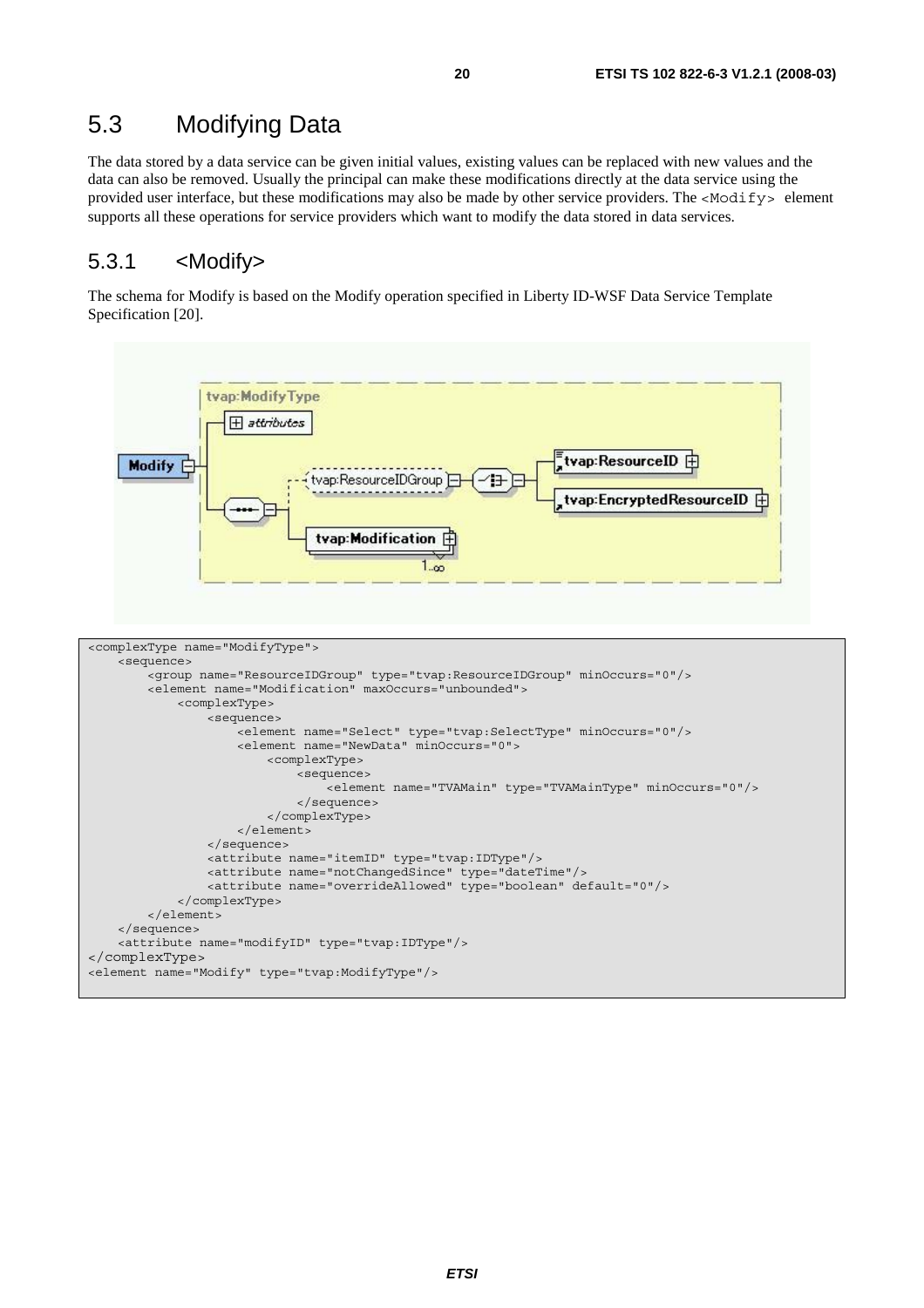| <b>Name</b>     | <b>Definition</b>                                                                                                                        |
|-----------------|------------------------------------------------------------------------------------------------------------------------------------------|
| ModifyType      | modify the data stored in data services                                                                                                  |
| ResourceIDGroup | contains a group of ResourceIDs and/or EncryptedResourceIDs                                                                              |
| Modification    | Specifies which data elements of the specified resource should be<br>modified and how                                                    |
| itemID          | used to separate elements in a request from each other                                                                                   |
| Select          | Specifies the data this modification should affect                                                                                       |
| NewData         | Specifies what data the requester wants from the resource                                                                                |
| notChangedSince | a modification is not allowed, if the data has changed since the time<br>specified by this attribute. Used to avoid concurrency problems |
| overrideAllowed | used to protect current values, when new data is added                                                                                   |
| modifyID        | used to separate elements in a request from each other                                                                                   |

#### 5.3.2 Modify Response

The <ModifyResponse> element contains the <Status> element, which describes whether or not the requested modification succeeded. There is also a possible time stamp attribute, which provides a time value that can be used later to check whether there have been any changes since this modification, and an itemIDRef attribute to map the <ModifyResponse> elements to the <Modify> elements in the request.



```
<complexType name="ModifyResponseType"> 
    <sequence> 
        .<br><element name="Status" type="tvap:StatusType"/>
     </sequence> 
    <attribute name="modifyIDRef" type="tvap:IDReferenceType"/> 
    <attribute name="timeStamp" type="dateTime"/> 
</complexType> 
<element name="ModifyResponse" type="tvap:ModifyResponseType"/>
```

| <b>Name</b>        | <b>Definition</b>                                                                                                          |
|--------------------|----------------------------------------------------------------------------------------------------------------------------|
| ModifyResponseType | a complex type to contain the response to the modify                                                                       |
| Status             | lindicates whether or not the processing of the request succeeded.<br>See clause 5.1.5. for the explanation and the values |
| modifyIDRef        | used to link elements in a response to the corresponding elements in the<br>request                                        |
| timestamp          | indicates the time, when the request was handled. To be used later, when<br>querying for changes since that time.          |

### 5.3.3 Processing Rules for Modify

A request message can contain multiple <Modify> elements. The rules for how to implement multiple modify requests and responses are given in Liberty ID-WSF Data Service Template Specification [20].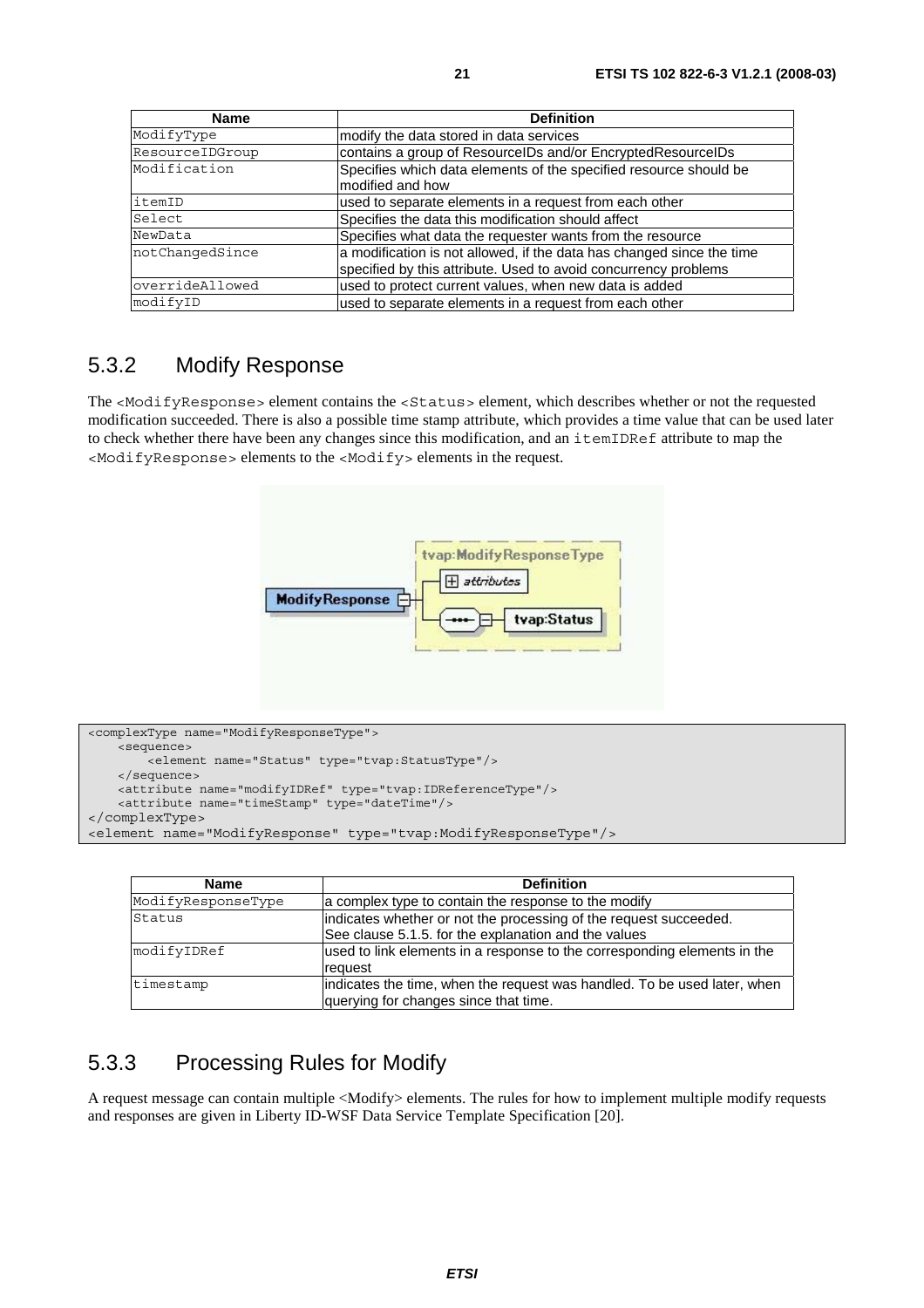# 6 Notes on Privacy and Security

### 6.1 Privacy Considerations

#### 6.1.1 Introduction

Information concerning demography, personal preferences, and viewing history, by its very nature, is fairly sensitive. Even a very simple indication of personal taste allows a watcher to have an idea of the user's personal traits. When detailed status and location information are added to the personal profile, control of such personal information becomes even more of a concern.

### 6.1.2 Authorization of Watchers

At a minimum a user must be able to specify who is able to request his personal profile for him/her. The consequence of this to the implementer is that incoming profile requests must be checked to ensure that their requesting Principal has been authorized by the target Principal to receive his/her personal profile information. While the implementation and maintenance of any authorization lists is specific to the individual protocols, the following supplies some mechanisms to indicate the requestor of the presence data and how the data will be used.

### 6.1.3 Consent

The Liberty ID-WSF SOAP Binding Specification [22] defines a <Consent> header block that allows profile exchange service clients to indicate to the profile exchange service provider that they have obtained consent to receive the presence data for a Principal.

### 6.1.4 Usage Directives

The Liberty ID-WSF SOAP Binding Specification [22] also provides a <UsageDirective> header block that allows a principal to specify limits on how his/her presence data may be used. The semantics for this block have not yet been fully specified, but one possible usage would involve a URL being specified in the UsageDirective block in the presence response, and this URL would reference a policy that describes a set of obligations that the requesting presence service client must fulfil or be in breach.

### 6.1.5 Options

As has been discussed, it is important that the user profile service provider be capable of specifying what information contained in user metadata can be exchanged and, in particular, whether the user ID is to be shared. This is handled by defining options in the offered resources that are publicized during the exchange of SOAP messages, as specified in TS 102 822-3-3 [5]. In this sense, an "options" element can be taken as expressing the "options" available for the resource offering, which provides hints to a potential requester whether certain data or operations may be available with a particular resource offering: e.g., an option may be provided stating whether information concerning user ID is available.

## 6.2 Security Mechanisms

The security mechanisms described in TS 102 822-7 [12] and Web Services Security: SOAP Message Security [19] should be supported.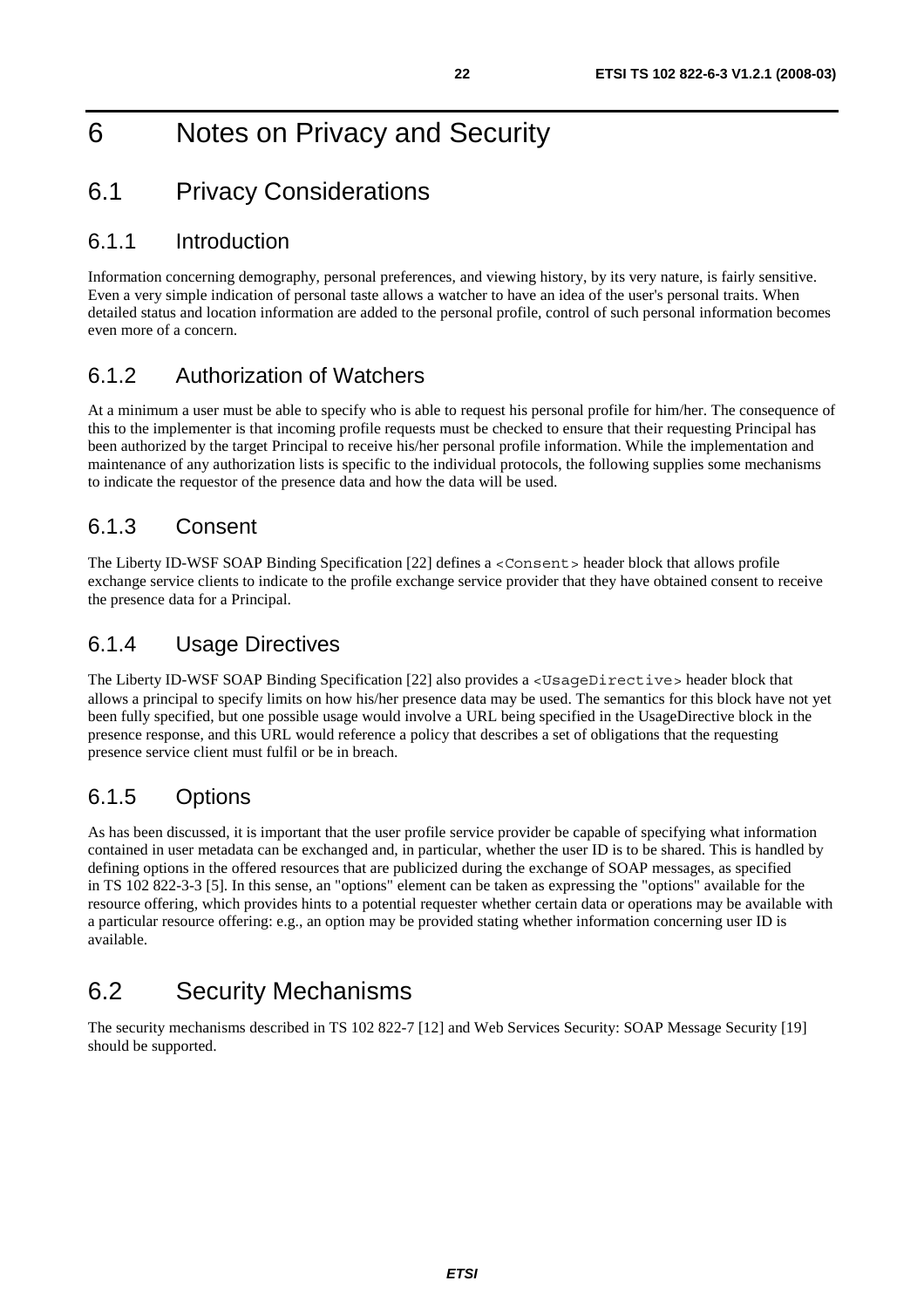# Annex A (normative): Schema and classification scheme

# A.1 Schema

```
<?xml version="1.0" encoding="UTF-8"?> 
<schema targetNamespace="urn:tva:profile:2007" xmlns:xenc="http://www.w3.org/2001/04/xmlenc#" 
xmlns:mpeg7="urn:tva:mpeg7:2005" xmlns:tvap="urn:tva:profile:2007" xmlns:tva="urn:tva:metadata:2007" 
xmlns="http://www.w3.org/2001/XMLSchema" 
         elementFormDefault="qualified" attributeFormDefault="unqualified"> 
     <annotation> 
         <documentation xml:lang="en">This schema consists of datatypes that are normatively 
         defined in TS 102 822-6-3 v1.2.1</documentation> 
     </annotation> 
     <import namespace="http://www.w3.org/XML/1998/namespace" schemaLocation="xml.xsd"/> 
     <import namespace="urn:tva:mpeg7:2005" schemaLocation="tva_mpeg7.xsd"/> 
     <import namespace="urn:tva:metadata:2007" schemaLocation="tva_metadata_3-1_v141.xsd"/> 
     <import namespace="http://www.w3.org/2001/04/xmlenc#" schemaLocation="xenc- 
     schema.xsd"/> 
     <annotation> 
         <documentation xml:lang="en">Base Types</documentation> 
     </annotation> 
     <complexType name="ResourceIDType"> 
         <simpleContent> 
             <extension base="anyURI"> 
                  <attribute name="id" type="tva:TVAIDType"/> 
              </extension> 
         </simpleContent> 
     </complexType> 
     <complexType name="EncryptedResourceIDType"> 
         <sequence> 
              <element ref="xenc:EncryptedData"/> 
             <element ref="xenc:EncryptedKey"/> 
         </sequence> 
     </complexType> 
     <group name="ResourceIDGroup"> 
         <choice> 
             <element name="ResourceID" type="tvap:ResourceIDType"/> 
             <element name="EncryptedResourceID" type="tvap:EncryptedResourceIDType"/> 
         </choice> 
     </group> 
     <simpleType name="SelectTypeType"> 
         <restriction base="string"> 
             <enumeration value="xpath"/> 
              <enumeration value="abbreviated"/> 
         </restriction> 
     </simpleType> 
     <complexType name="SelectType"> 
         <simpleContent> 
             <extension base="string"> 
                  <attribute name="type" type="tvap:SelectTypeType" use="optional" 
                  default="abbreviated"/> 
              </extension> 
         </simpleContent> 
     </complexType> 
     <complexType name="StatusDescriptionType"> 
         <complexContent> 
              <extension base="mpeg7:TextualType"> 
                  <attribute name="href" type="mpeg7:termReferenceType" use="optional"/> 
             </extension> 
         </complexContent> 
     </complexType> 
     <complexType name="StatusType"> 
         <sequence> 
              <element name="StatusDescription" type="tvap:StatusDescriptionType" minOccurs="0" 
         maxOccurs="unbounded"/> 
         </sequence> 
         <attribute name="code" use="required"> 
              <simpleType> 
                  <restriction base="string"> 
                      <enumeration value="OK"/>
```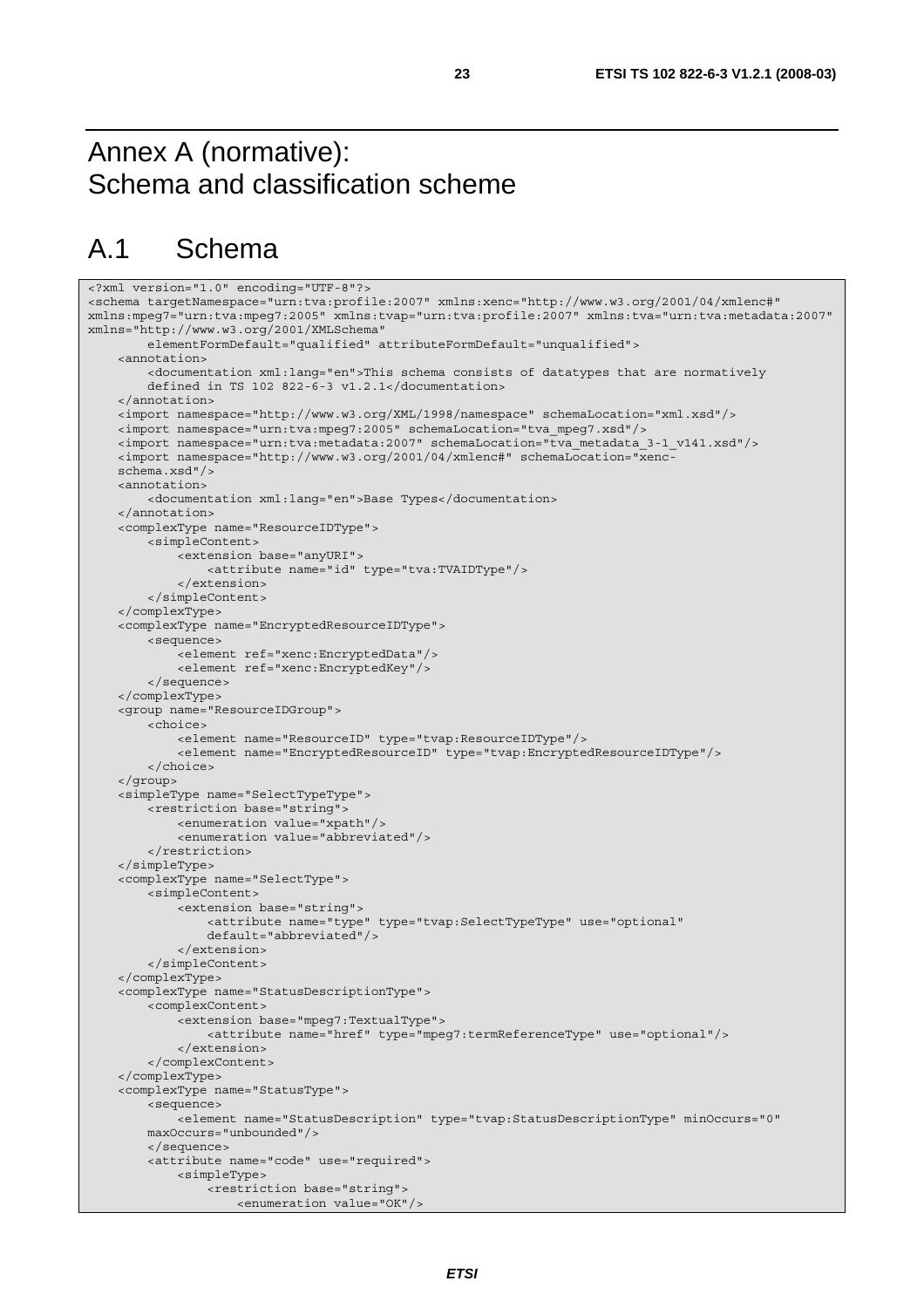```
 <enumeration value="Failed"/> 
              </restriction> 
          </simpleType> 
     </attribute> 
     <attribute name="requestIDRef" type="tva:TVAIDRefType" use="optional"/> 
 </complexType> 
 <annotation> 
     <documentation xml:lang="en">Clause 5.2.1 Query</documentation> 
 </annotation> 
 <complexType name="QueryType"> 
     <sequence> 
         <group ref="tvap:ResourceIDGroup"/> 
         <element name="QueryItem" minOccurs="0" maxOccurs="unbounded"> 
              <complexType> 
                  <sequence> 
                      <element name="Select" type="tvap:SelectType" minOccurs="0"/> 
                  </sequence> 
                  <attribute name="itemID" type="tva:TVAIDType"/> 
                  <attribute name="changedSince" type="dateTime"/> 
              </complexType> 
         </element> 
     </sequence> 
     <attribute name="queryID" type="tva:TVAIDType"/> 
 </complexType> 
 <element name="Query" type="tvap:QueryType"/> 
 <annotation> 
     <documentation xml:lang="en">Clause 5.2.2 Query Response</documentation> 
 </annotation> 
 <complexType name="QueryResponseType"> 
     <sequence> 
        -<br><element name="Status" type="tvap:StatusType" maxOccurs="unbounded"/>
         <element name="Data" minOccurs="0" maxOccurs="unbounded"> 
              <complexType> 
                  <sequence> 
                      <element name="TVAMain" type="tva:TVAMainType" minOccurs="0"/> 
                  </sequence> 
                  <attribute name="itemIDRef" type="tva:TVAIDRefType"/> 
              </complexType> 
         </element> 
     </sequence> 
     <attribute name="queryIDRef" type="tva:TVAIDRefType"/> 
     <attribute name="timeStamp" type="dateTime"/> 
 </complexType> 
 <element name="QueryResponse" type="tvap:QueryResponseType"/> 
 <annotation> 
     <documentation xml:lang="en">Clause 5.3.1 Modify</documentation> 
 </annotation> 
 <complexType name="ModifyType"> 
     <sequence> 
          <group ref="tvap:ResourceIDGroup"/> 
         <element name="Modification" maxOccurs="unbounded"> 
              <complexType> 
                  <sequence> 
                      <element name="Select" type="tvap:SelectType" minOccurs="0"/> 
                      <element name="NewData" minOccurs="0"> 
                           <complexType> 
                               <sequence> 
                                   <element name="TVAMain" type="tva:TVAMainType" minOccurs="0"/> 
                               </sequence> 
                           </complexType> 
                      </element> 
                  </sequence> 
                  <attribute name="itemID" type="tva:TVAIDType"/> 
                  <attribute name="notChangedSince" type="dateTime"/> 
                  <attribute name="overrideAllowed" type="boolean" default="0"/> 
              </complexType> 
         </element> 
     </sequence> 
     <attribute name="modifyID" type="tva:TVAIDType"/> 
 </complexType> 
 <element name="Modify" type="tvap:ModifyType"/> 
 <annotation> 
     <documentation xml:lang="en">Clause 5.3.2 Modify Response</documentation> 
 </annotation> 
 <complexType name="ModifyResponseType"> 
     <sequence> 
         <element name="Status" type="tvap:StatusType" maxOccurs="unbounded"/> 
     </sequence>
```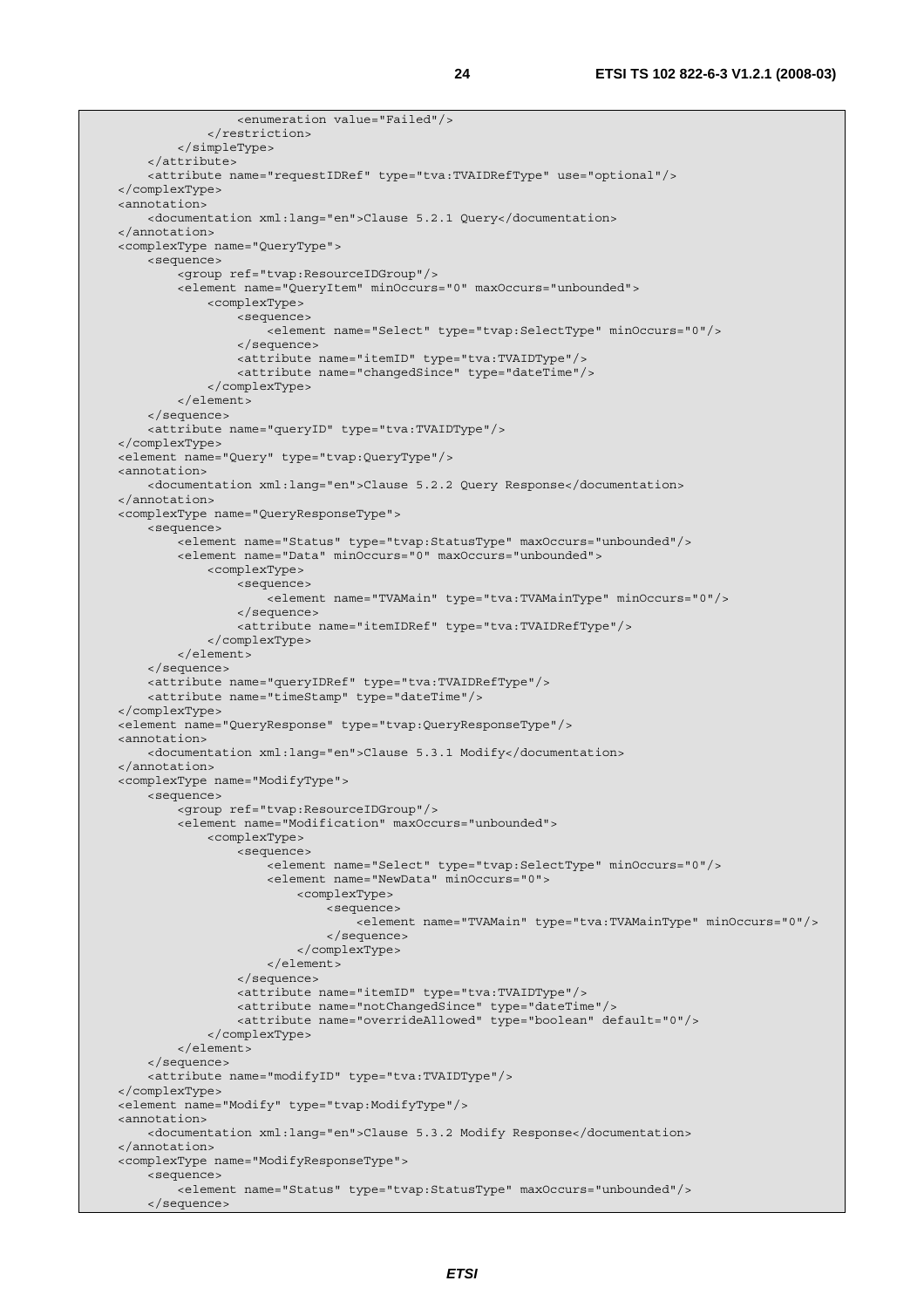```
 <attribute name="modifyIDRef" type="tva:TVAIDRefType"/> 
         <attribute name="timeStamp" type="dateTime"/> 
     </complexType> 
    <element name="ModifyResponse" type="tvap:ModifyResponseType"/> 
</schema>
```
# A.2 Status Classification Scheme

```
<ClassificationScheme uri="urn:tva:profile:cs:StatusCS:2005"> 
     <!-- ##################################################################### --> 
    <!-- Status Code returned to requests
     <!--Definition: --> 
     <!-- ##################################################################### --> 
     <Term termID="1"> 
         <Name xml:lang="en">ActionNotAuthorized</Name> 
         <Definition xml:lang="en"> 
     Indicates that the requested action is not authorized. 
</Definition> 
     </Term> 
     <Term termID="2"> 
         <Name xml:lang="en"> 
ActionNotSupported</Name> 
         <Definition xml:lang="en"> 
     Indicates that the requested action is not supported by this service. 
     </Definition> 
     </Term> 
     <Term termID="3"> 
         <Name xml:lang="en"> 
AllReturned </Name> 
         <Definition xml:lang="en"> definition</Definition> 
     </Term> 
     <Term termID="4"> 
         <Name xml:lang="en"> 
ChangedSinceReturnsAll</Name> 
         <Definition xml:lang="en">Indicates that when an attribute provider does not support this 
parameter and returns all the data addressed by Select regardless of the latest modification times. 
Some or all data returned might actually be older than the time specified in the ChangedSince 
parameter. 
</Definition> 
     </Term> 
     <Term termID="5"> 
         <Name xml:lang="en">DataTooLong</Name> 
         <Definition xml:lang="en">Indicates that the size of the requested data exceeds the preset 
threshold of the service provider. This is only for modifications. 
</Definition> 
     </Term> 
     <Term termID="6"> 
         <Name xml:lang="en">ExistsAlready</Name> 
         <Definition xml:lang="en">Indicates that the request is trying to modify to a preexisting 
value. 
</Definition> 
     </Term> 
     <Term termID="7"> 
         <Name xml:lang="en">InvalidData </Name> 
         <Definition xml:lang="en">Indicates that the request contains invalid data 
</Definition> 
     </Term> 
     <Term termID="8"> 
         <Name xml:lang="en">InvalidResourceID</Name> 
         <Definition xml:lang="en">Indicates that the ResourceID of the request is invalid. 
</Definition> 
     </Term> 
     <Term termID="9"> 
         <Name xml:lang="en">InvalidSelect</Name> 
         <Definition xml:lang="en">Indicates that the Select element is invalid in the request. 
</Definition> 
     </Term> 
     <Term termID="10"> 
         <Name xml:lang="en">MissingNewDataElement</Name> 
         <Definition xml:lang="en">Indicates that the request specifies no new data to be updated. 
</Definition> 
     </Term> 
     <Term termID="11"> 
         <Name xml:lang="en">MissingResourceIDElement</Name> 
         <Definition xml:lang="en">Indicates that the request fails to specify the ResourceID
```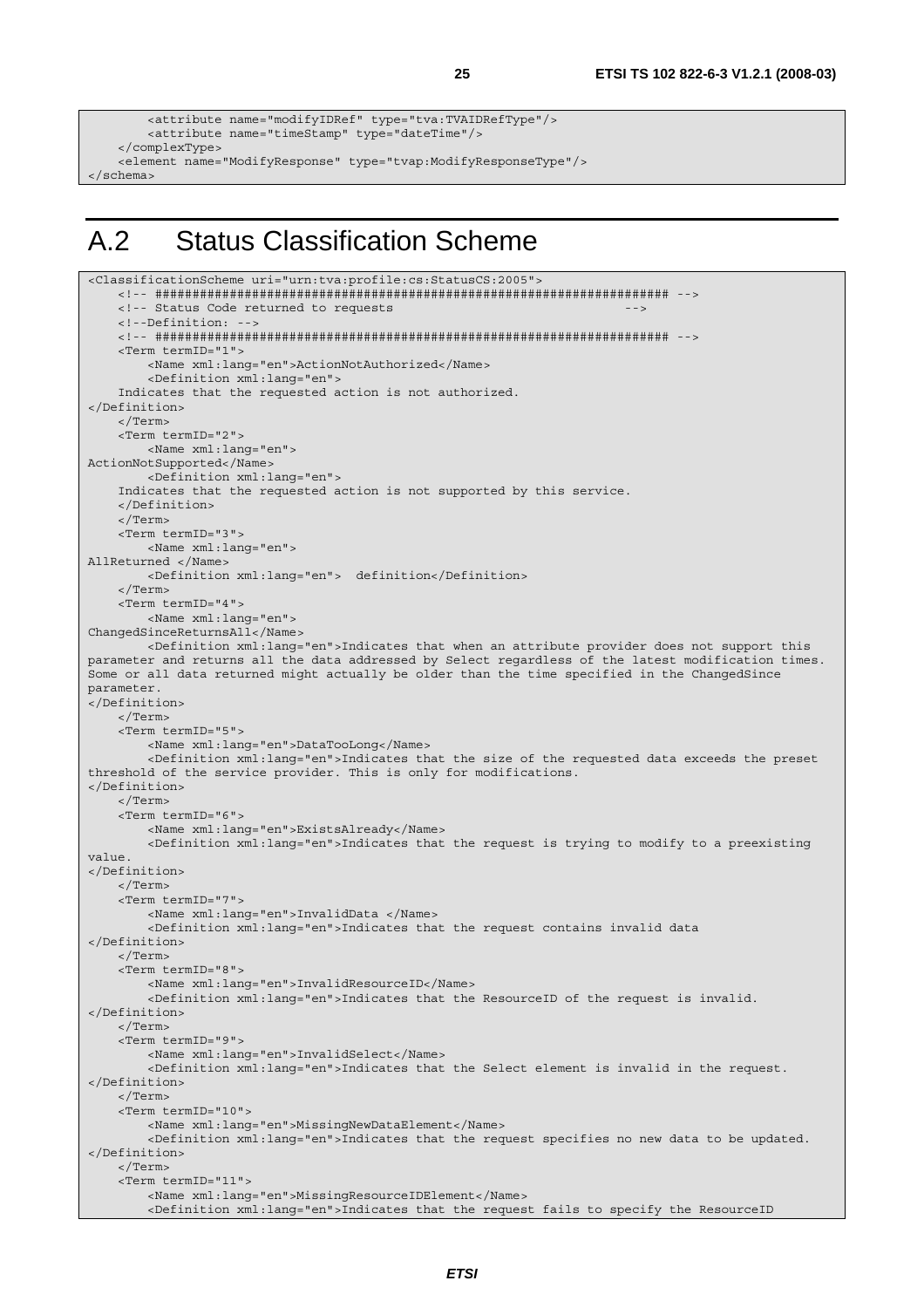| $\langle$ Term>                                                                                       |
|-------------------------------------------------------------------------------------------------------|
| <term termid="12"></term>                                                                             |
| <name xml:lang="en">MissingSelect</name>                                                              |
| <definition xml:lang="en">Indicates that the request fails to specify the Select element</definition> |
|                                                                                                       |
| $\langle$ /Term>                                                                                      |
| <term termid="13"></term>                                                                             |
| <name xml:lang="en">NoMoreElements</name>                                                             |
| <definition xml:lanq="en">Indicates that the returned data ends prematurely for lack of</definition>  |
| elements.                                                                                             |
|                                                                                                       |
| $\langle$ Term>                                                                                       |
| <term termid="14"></term>                                                                             |
| <name xml:lang="en">NoMultipleAllowed</name>                                                          |
| <definition xml:lang="en">Indicates that multiple requests are not allowed</definition>               |
|                                                                                                       |
| $\langle$ Term>                                                                                       |
| <term termid="15"></term>                                                                             |
| <name xml:lang="en">NoMultipleResources</name>                                                        |
| <definition xml:lang="en">Indicates that the use of multiple resources is not allowed</definition>    |
|                                                                                                       |
| $\langle$ Term>                                                                                       |
| <term termid="16"></term>                                                                             |
| <name lang="en" xml:="">TimeOut</name>                                                                |
| <definition xml:lang="en">Indicates that the request has failed because of timeout.</definition>      |
|                                                                                                       |
| $\langle$ Term>                                                                                       |
| <term termid="17"></term>                                                                             |
| <name xml:lang="en">UnexpectedError</name>                                                            |
| <definition xml:lang="en">Indicates that an unexpected error has occurred</definition>                |
| $\langle$ Term>                                                                                       |
|                                                                                                       |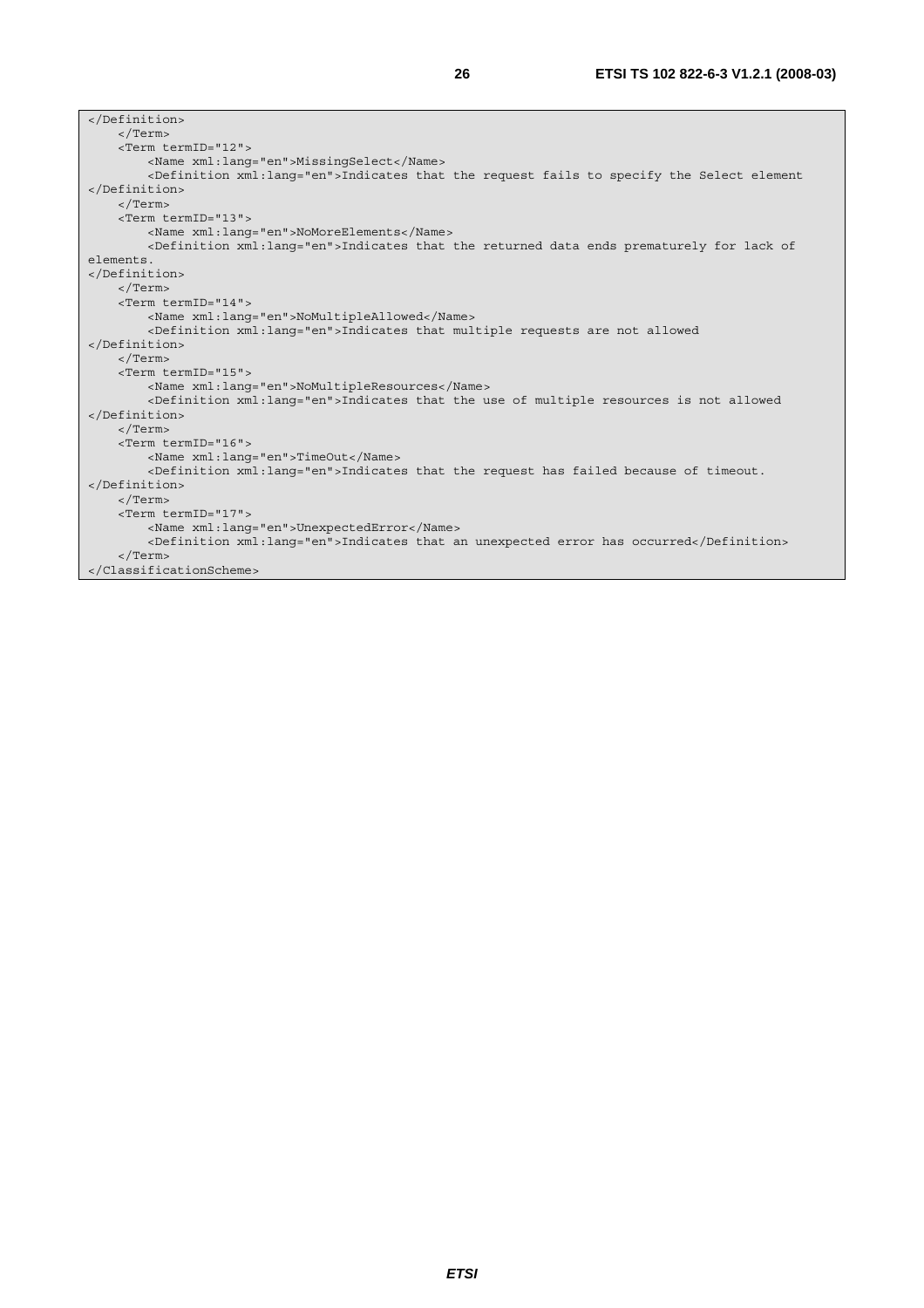# Annex B (informative): Sample instances

# B.1 Sample SOAP Header

```
<soapenv:Header> 
     <sb:Correlation id="NTTAEB9DE0EB0B1A89B00797A14C6EE85F6" messageID="uuid:debbffd3-4ea8-973e-
5463-e5ecc2d95dde" timestamp="2004-03-10T05:59:01Z" 
soapenv:actor="http://schemas.xmlsoap.org/soap/actor/next" soapenv:mustUnderstand="1" 
xmlns:sb="urn:liberty:sb:2003-08"/> 
     <sb:Provider providerID="https://UKCP.com:8443/" soapenv:mustUnderstand="0" 
xmlns:sb="urn:liberty:sb:2003-08"/> 
     <wsse:Security soapenv:actor="http://schemas.xmlsoap.org/soap/actor/next" 
soapenv:mustUnderstand="1" xmlns:wsse="http://schemas.xmlsoap.org/ws/2003/06/secext"> 
         <wsse:BinarySecurityToken EncodingType="wsse:Base64Binary" ValueType="wsse:X509v3" 
wsu:Id="X509Token" xmlns:wsu="http://schemas.xmlsoap.org/ws/2003/06/utility"> 
MIICBDCCAW2gAwIBAgIBUTANBgkqhkiG9w0BAQQFADA1MQswCQYDVQQGEwJVUzEUMBIGA1UEChMLTGliZXJ0eSBJT1AxEDAOBgNV
BAMTB1Rlc3QgQ0EwHhcNMDMxMjA1MTQ0MjI1WhcNMDQxMjA0MTQ0MjI1WjBMMQswCQYDVQQGEwJVUzEYMBYGA1UEChMPTGliZXJ0
eSBJT1AgamtzMSMwIQYDVQQDExpudHQtYS1zaWduLmxpYmVydHktaW9wLm9yZzCBnzANBgkqhkiG9w0BAQEFAAOBjQAwgYkCgYEA
q9Sl+JvcHKNjjtE/v70TKMMXo+Ft05RBy/XUruHZsuH0b206MYG+CCBoPyJ6Jv+6+ZsCgIEjfJ6lqRZRZmPdGv92zcBHHO1/k1/G
G7FPNFH+mrUm/66nRDysv6JFMzW7+Ct7132IUUiTEvj45CXHEcyy8JUffd1J1+FOrVweAEUCAwEAAaMNMAswCQYDVR0TBAIwADAN
BgkqhkiG9w0BAQQFAAOBgQBwqsW22HMTLTcxn3jiifP+yBjKRaYpikrRzffeJ8XtLUrHCkm7ZOX/OeqidHAARB4lTxmITCB3LbHm
ViAk4G66K4Yb9Y0FFVJCFyaYHnY6W6oLDkTv5IMqDL//vV6QF9boO2gvTpap4WL5+6meNmCyWKoeO4CuwX3qys5yrA8opg==</ws
se:BinarySecurityToken> 
         <ds:Signature xmlns:ds="http://www.w3.org/2000/09/xmldsig#"> 
             <ds:SignedInfo> 
                 <ds:CanonicalizationMethod Algorithm="http://www.w3.org/TR/2001/REC-xml-c14n- 
                 20010315"/> 
                 <ds:SignatureMethod Algorithm="http://www.w3.org/2000/09/xmldsig#rsa-sha1"/> 
                 <ds:Reference URI="#NTTAEB9DE0EB0B1A89B00797A14C6EE85F6"> 
                      <ds:DigestMethod Algorithm="http://www.w3.org/2000/09/xmldsig#sha1"/> 
                      <ds:DigestValue>/vqZkvIo2MkbAntQ3j0+I0QsZ4k=</ds:DigestValue> 
                 </ds:Reference> 
                 <ds:Reference URI="#NTT43EBDA48A7965082DA284C13DE33EFDE"> 
                     <ds:Transforms> 
                          <ds:Transform Algorithm="http://www.w3.org/2001/10/xml-exc-c14n#"/> 
                      </ds:Transforms> 
                      <ds:DigestMethod Algorithm="http://www.w3.org/2000/09/xmldsig#sha1"/> 
                      <ds:DigestValue>js4Cmrbteuy9Epti94O9+xFj7yk=</ds:DigestValue> 
                 </ds:Reference> 
             </ds:SignedInfo> 
             <ds:SignatureValue> 
Rh9MenehPh/9zIB/8wNg4tCKaLIs5ayiRbfKrepXpD9qbsIOVjZ0/2R1ChiX/WaDANtVtdfj/sD3utjTLLRNiXKF45RWKQtzZT3e
RG2elAfm7a9ZnWgFBm0Q+/kSPmPHzo3aCx9K8yVUPmdg/S8BWjh5VLvz9U99JDJKF4FEx3o= 
</ds:SignatureValue> 
             <ds:KeyInfo> 
                 <wsse:SecurityTokenReference Usage="sec:MessageAuthentication" 
                 xmlns:sec="urn:liberty:sec:2003- 
                 08"> 
                     <wsse:Reference URI="#X509Token"/> 
                 </wsse:SecurityTokenReference> 
             </ds:KeyInfo> 
         </ds:Signature> 
     </wsse:Security> 
</soapenv:Header>
```
# B.2 Example of Query

```
<Query queryID="QR001"> 
     <ResourceID>http://profile-provider.com/d8ddw6dd7m28v628</ResourceID> 
    <QueryItem itemID="preference" changedSince="2001-12-17T09:30:47-05:00"> 
         <Select type="abbreviated">tva:profile:UserSearchPreferences</Select> 
     </QueryItem> 
     <QueryItem itemID="where"> 
         <Select type="abbreviated">tva:profile:UserLocation</Select> 
     </QueryItem> 
</Query>
```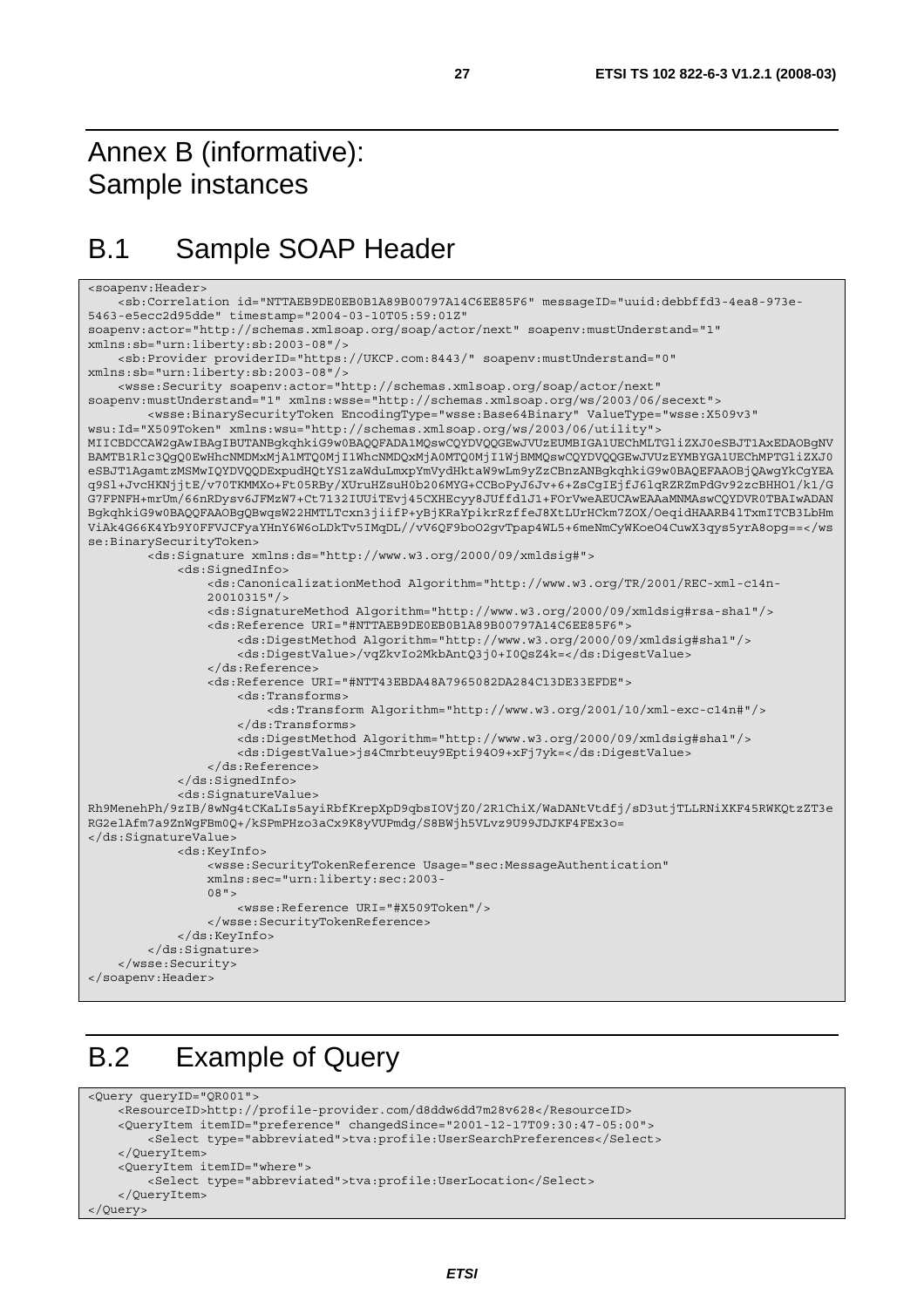# B.3 Example of QueryResponse



# B.4 Example of Modify

```
<Modify xmlns="urn:tva:profile:2007" xmlns:mpeg7="urn:tva_mpeg7:2005" 
xmlns:tva="urn:tva:metadata:2007" modifyID="MR001"> 
     <ResourceID>http://profile-provider.com/d8ddw6dd7m28v628</ResourceID> 
     <Modification itemID="M001"> 
         <Select type="abbreviated">Genre</Select> 
         <NewData> 
             <TVAMain xml:lang="en" publicationTime="2006-12-17T09:30:47-05:00"> 
                  <tva:UserDescription> 
                      <tva:UserPreferences> 
                          <mpeg7:FilteringAndSearchPreferences> 
                               <mpeg7:ClassificationPreferences> 
                                   <mpeg7:Genre href="urn:tva:metadata:cs:ContentCS:2005:3.1.1.9" 
                                   preferenceValue="10"> 
                                        <mpeg7:Name xml:lang="en">Sports</mpeg7:Name> 
                                   </mpeg7:Genre> 
                               </mpeg7:ClassificationPreferences> 
                           </mpeg7:FilteringAndSearchPreferences> 
                      </tva:UserPreferences> 
                  </tva:UserDescription> 
              </TVAMain> 
         </NewData> 
     </Modification> 
</Modify>
```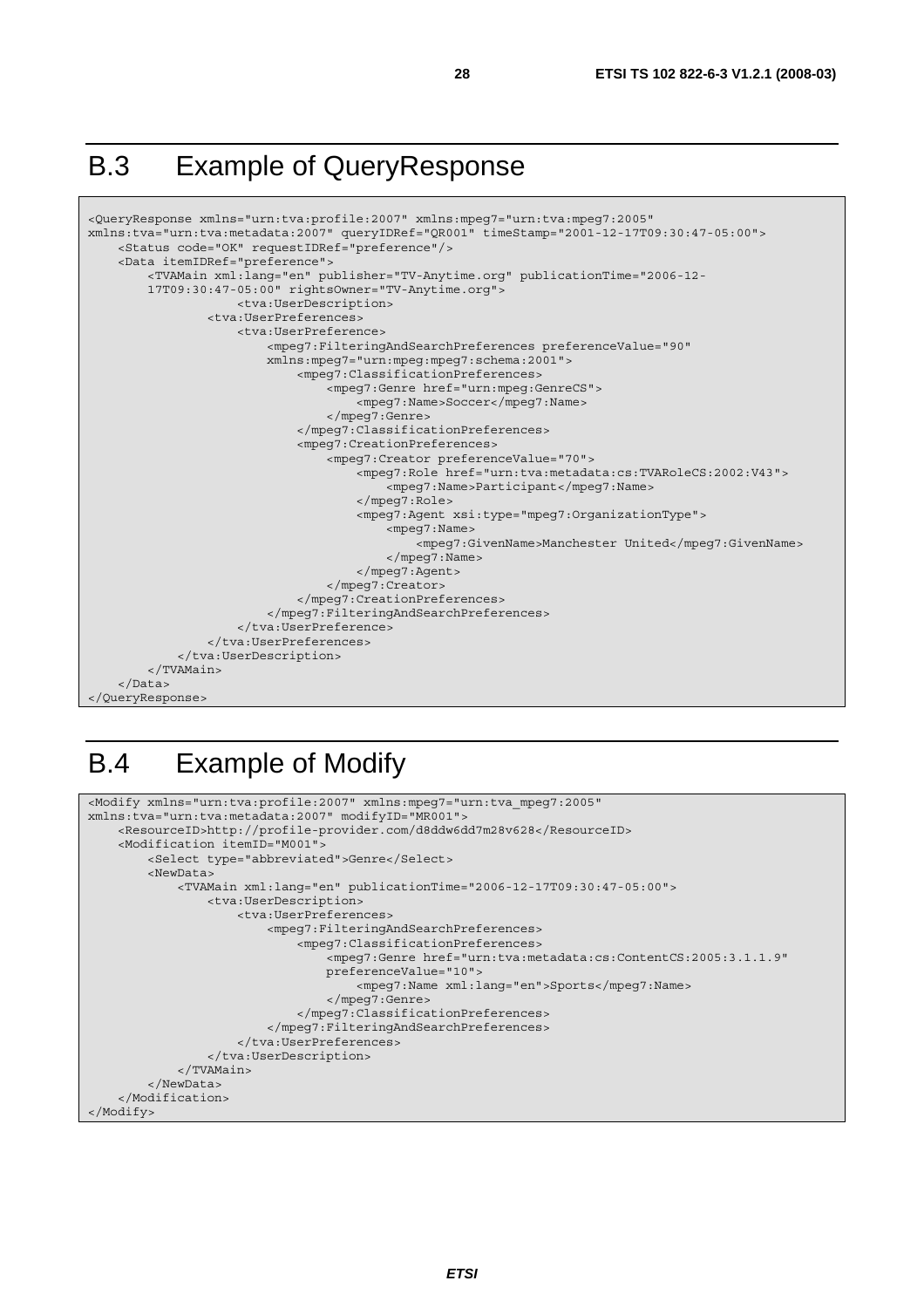# B.5 Example of ModifyResponse

```
<ModifyResponse xmlns="urn:tva:profile:2005" modifyIDRef="MR001"> 
     <Status code="Failed" requestIDRef="M001"> 
         <StatusDescription xml:lang="en" 
         href="urn:tva:profile:cs:StatusCS:2005:7">InvalidData</StatusDescription> 
     </Status> 
</ModifyResponse>
```
# B.6 Sample of WDSL

```
<wsdl:definitions xmlns:typens="urn:tva:metadata:user:wsdl:2004-07" 
xmlns:xsd="http://www.w3.org/2001/XMLSchema" xmlns:soap="http://schemas.xmlsoap.org/wsdl/soap/" 
xmlns:pp="urn:tva:metadata:user:2004-07" xmlns:wsdl="http://schemas.xmlsoap.org/wsdl/" 
xmlns="http://schemas.xmlsoap.org/wsdl/" targetNamespace="urn:tva:metadata:user:wsdl:2004-07" 
name="pp"> 
     <types> 
         <xsd:schema> 
             <xsd:import namespace="urn:tva:metadata:user:2004-07" 
             schemaLocation="tva_metadata_v13.xsd"/> 
             <xsd:annotation> 
                  <xsd:documentation>(An attempt at) TV Anytime User Profile Services 
             WSDL</xsd:documentation> 
              </xsd:annotation> 
         </xsd:schema> 
     </types> 
     <message name="Query"> 
         <part name="body" element="pp:Query"/> 
     </message> 
     <message name="QueryResponse"> 
         <part name="body" element="pp:QueryResponse"/> 
     </message> 
     <message name="Modify"> 
         <part name="body" element="pp:Modify"/> 
     </message> 
     <message name="ModifyResponse"> 
         <part name="body" element="pp:ModifyResponse"/> 
     </message> 
     <portType name="DataServicePort"> 
         <operation name="QueryOperation"> 
             <input message="pp:Query"/> 
              <output message="pp:QueryResponse"/> 
         </operation> 
         <operation name="ModifyOperation"> 
             <input message="pp:Modify"/> 
             <output message="pp:ModifyResponse"/> 
         </operation> 
     </portType> 
</wsdl:definitions>
```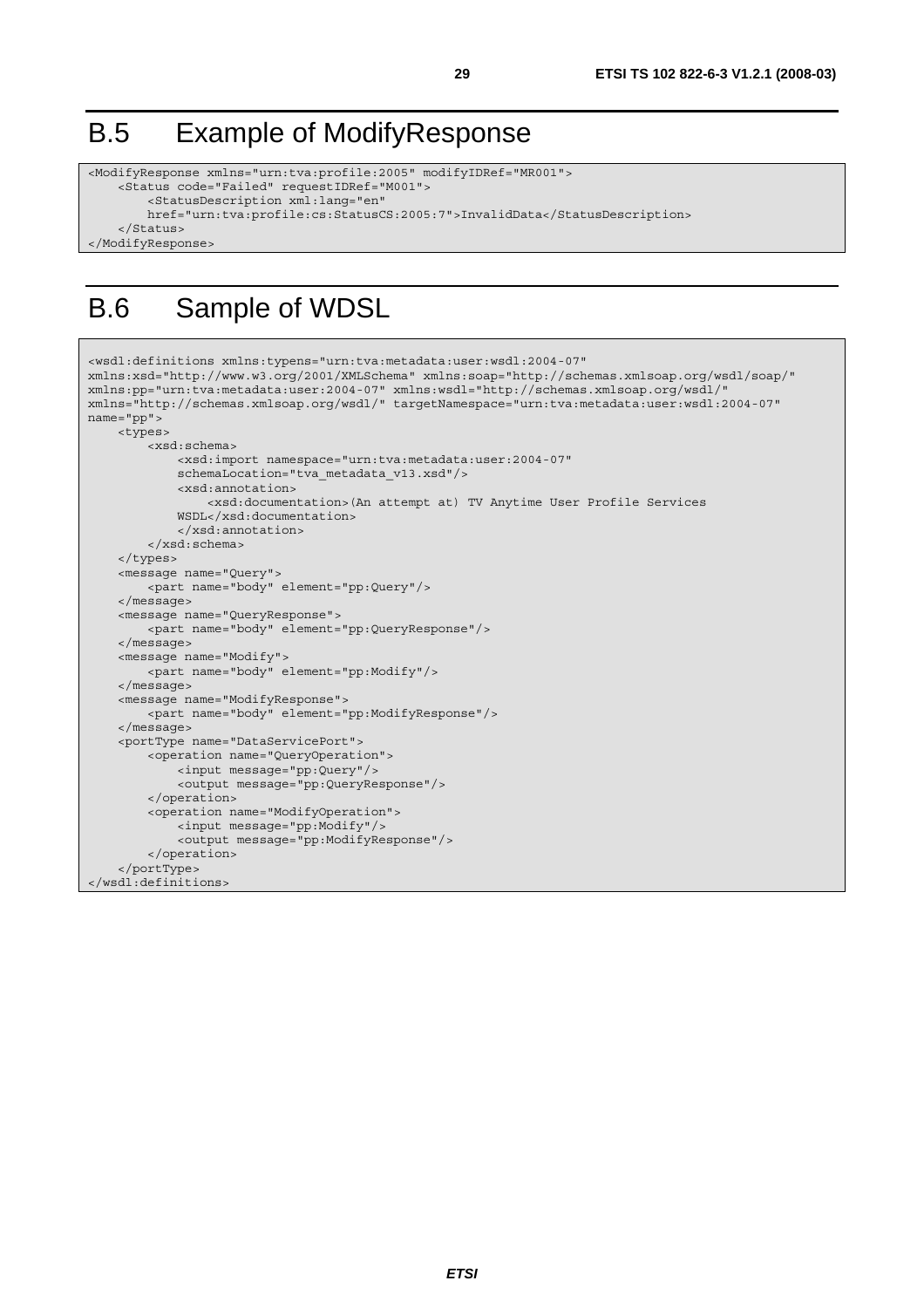# Annex C (normative): Schema files

The *TV-Anytime* profile exchange schema listed in the present document has been aggregated into a series of xsd file, forming the reference documentation, contained in archive ts\_1028220603v010201p0.zip, which accompanies the present document.

- tva\_profile\_exchange\_6-3\_v121.xsd
- xenc-schema.xsd
- xmldsig-core-schema.xsd

The profile exchange metadata scheme imports other files that need to be present in order to be valid:

- xml.xsd
- tva\_mpeg7.xsd
- tva\_metadata\_3-1\_v141.xsd

These files are available in archive ts\_1028220301v010401p0.zip accompanying TS 102 822-3-1 [3].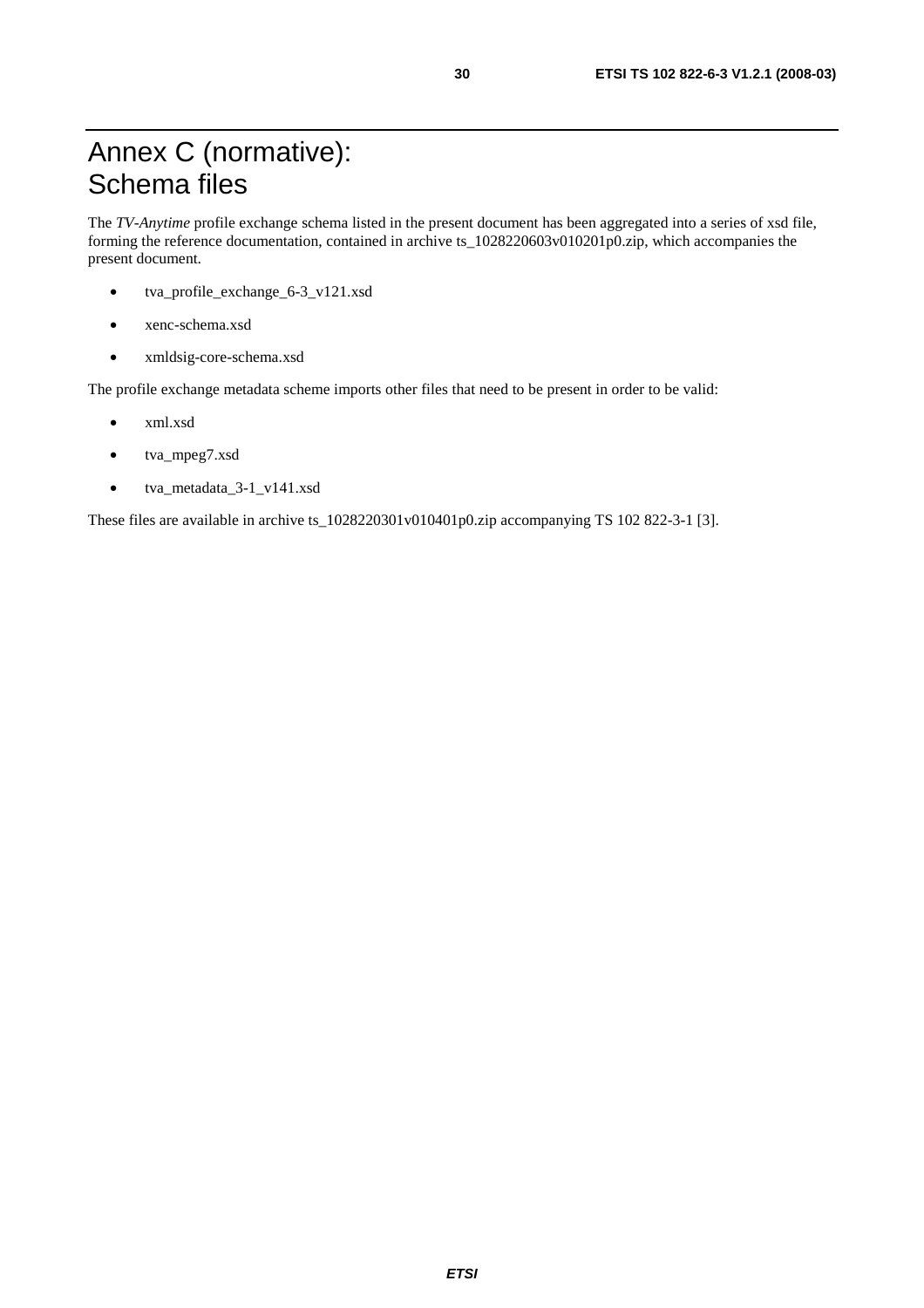# Annex D (informative): Bibliography

- Bindings and Profiles for the OASIS Security Assertion Markup Language (SAML).
- NOTE: Available at [http://www.oasis-open.org/committees/workgroup.php?wg\\_abbrev=security.](http://www.oasis-open.org/committees/workgroup.php?wg_abbrev=security)
- IETF RFC 1945: "Hypertext Transfer Protocol HTTP/1.0".

NOTE: Available at [http://www.ietf.org/rfc/rfc1945.txt.](ftp://ftp.rfc-editor.org/in-notes/rfc1945.txt)

• IETF RFC 2119: "Key words for use in RFCs to Indicate Requirement Levels".

NOTE: Available at [http://www.ietf.org/rfc/rfc2119.txt.](http://www.ietf.org/rfc/rfc2119.txt)

• IETF RFC 2616: "Hypertext Transfer Protocol - HTTP/1.1".

NOTE: Available at [http://www.ietf.org/rfc/rfc2616.txt.](ftp://ftp.rfc-editor.org/in-notes/rfc2616.txt)

- Liberty Reverse HTTP Binding for SOAP Specification.
- Liberty ID-WSF Security & Privacy Overview, Version 1.0.
- Liberty ID-WSF 1.0 Static Conformance Requirements, Version 1.0.
- Liberty ID-WSF Draft Guidelines.
- Liberty ID-WSF 1.0 Errata, Version 1.0.
- Liberty Alliance Developer Tutorial.
- NOTE: Available at: [https://www.projectliberty.org/resource\\_center/specifications/liberty\\_alliance\\_complete\\_specifications\\_zi](https://www.projectliberty.org/resource_center/specifications/liberty_alliance_complete_specifications_zip_package_17_december_2007) [p\\_package\\_17\\_december\\_2007](https://www.projectliberty.org/resource_center/specifications/liberty_alliance_complete_specifications_zip_package_17_december_2007).
- Liberty Alliance Technical Glossary Version 1.3.

#### NOTE: Available at: [https://www.projectliberty.org/resource\\_center/specifications/liberty\\_alliance\\_complete\\_specifications\\_zi](https://www.projectliberty.org/resource_center/specifications/liberty_alliance_complete_specifications_zip_package_17_december_2007) [p\\_package\\_17\\_december\\_2007](https://www.projectliberty.org/resource_center/specifications/liberty_alliance_complete_specifications_zip_package_17_december_2007).

Liberty Alliance Specifications.

#### NOTE: Available at:

[https://www.projectliberty.org/resource\\_center/specifications/liberty\\_alliance\\_complete\\_specifications\\_zi](https://www.projectliberty.org/resource_center/specifications/liberty_alliance_complete_specifications_zip_package_17_december_2007) [p\\_package\\_17\\_december\\_2007](https://www.projectliberty.org/resource_center/specifications/liberty_alliance_complete_specifications_zip_package_17_december_2007).

• Liberty ID-WSF Discovery Service Specification, Version 1.1.

#### NOTE: Available at:

[https://www.projectliberty.org/resource\\_center/specifications/liberty\\_alliance\\_complete\\_specifications\\_zi](https://www.projectliberty.org/resource_center/specifications/liberty_alliance_complete_specifications_zip_package_17_december_2007) [p\\_package\\_17\\_december\\_2007](https://www.projectliberty.org/resource_center/specifications/liberty_alliance_complete_specifications_zip_package_17_december_2007).

• Liberty ID-WSF Data Services Template Specification, Version 1.0.

#### NOTE: Available at:

[https://www.projectliberty.org/resource\\_center/specifications/liberty\\_alliance\\_complete\\_specifications\\_zi](https://www.projectliberty.org/resource_center/specifications/liberty_alliance_complete_specifications_zip_package_17_december_2007) [p\\_package\\_17\\_december\\_2007](https://www.projectliberty.org/resource_center/specifications/liberty_alliance_complete_specifications_zip_package_17_december_2007).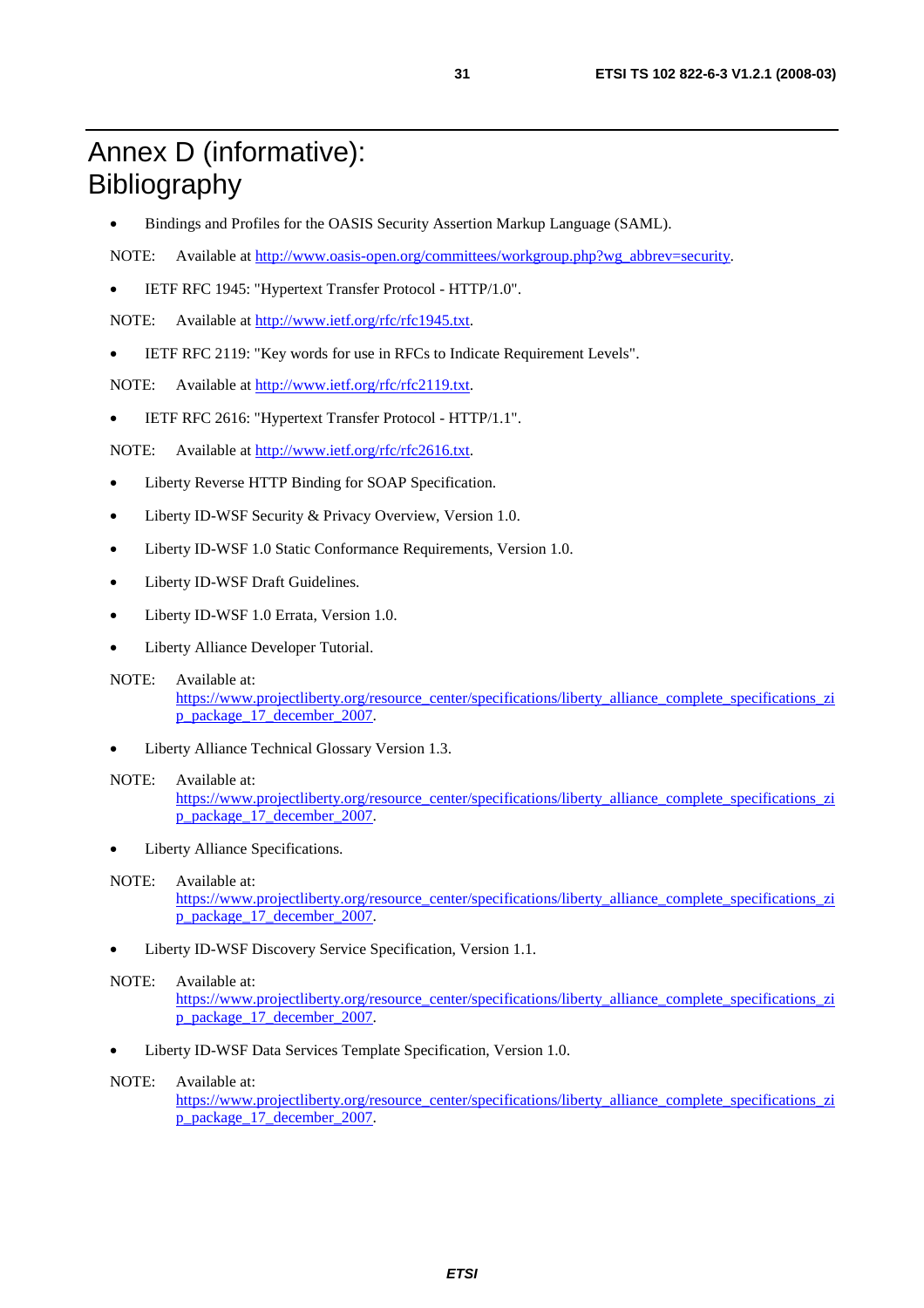- Liberty ID-SIS Personal Profile Service Specification, Version 1.0.
- NOTE: Available at:

[https://www.projectliberty.org/resource\\_center/specifications/liberty\\_alliance\\_complete\\_specifications\\_zi](https://www.projectliberty.org/resource_center/specifications/liberty_alliance_complete_specifications_zip_package_17_december_2007) [p\\_package\\_17\\_december\\_2007](https://www.projectliberty.org/resource_center/specifications/liberty_alliance_complete_specifications_zip_package_17_december_2007).

• Liberty ID-WSF SOAP Binding Specification, Version 1.1.

#### NOTE: Available at:

[https://www.projectliberty.org/resource\\_center/specifications/liberty\\_alliance\\_complete\\_specifications\\_zi](https://www.projectliberty.org/resource_center/specifications/liberty_alliance_complete_specifications_zip_package_17_december_2007) [p\\_package\\_17\\_december\\_2007](https://www.projectliberty.org/resource_center/specifications/liberty_alliance_complete_specifications_zip_package_17_december_2007).

Liberty ID-WSF Architecture Overview.

#### NOTE: Available at:

[https://www.projectliberty.org/resource\\_center/specifications/liberty\\_alliance\\_complete\\_specifications\\_zi](https://www.projectliberty.org/resource_center/specifications/liberty_alliance_complete_specifications_zip_package_17_december_2007) [p\\_package\\_17\\_december\\_2007](https://www.projectliberty.org/resource_center/specifications/liberty_alliance_complete_specifications_zip_package_17_december_2007).

Liberty ID-WSF Implementation Guidelines.

#### NOTE: Available at:

[https://www.projectliberty.org/resource\\_center/specifications/liberty\\_alliance\\_complete\\_specifications\\_zi](https://www.projectliberty.org/resource_center/specifications/liberty_alliance_complete_specifications_zip_package_17_december_2007) [p\\_package\\_17\\_december\\_2007](https://www.projectliberty.org/resource_center/specifications/liberty_alliance_complete_specifications_zip_package_17_december_2007).

• Liberty ID-WSF Interaction Service Specification, Version 1.1.

#### NOTE: Available at:

[https://www.projectliberty.org/resource\\_center/specifications/liberty\\_alliance\\_complete\\_specifications\\_zi](https://www.projectliberty.org/resource_center/specifications/liberty_alliance_complete_specifications_zip_package_17_december_2007) [p\\_package\\_17\\_december\\_2007](https://www.projectliberty.org/resource_center/specifications/liberty_alliance_complete_specifications_zip_package_17_december_2007).

• Liberty ID-WSF Security Mechanisms Specification, Version 1.2.

#### NOTE: Available at:

[https://www.projectliberty.org/resource\\_center/specifications/liberty\\_alliance\\_complete\\_specifications\\_zi](https://www.projectliberty.org/resource_center/specifications/liberty_alliance_complete_specifications_zip_package_17_december_2007) [p\\_package\\_17\\_december\\_2007](https://www.projectliberty.org/resource_center/specifications/liberty_alliance_complete_specifications_zip_package_17_december_2007).

• Liberty ID-WSF Client Profiles Specification, Version 1.1.

#### NOTE: Available at:

[https://www.projectliberty.org/resource\\_center/specifications/liberty\\_alliance\\_complete\\_specifications\\_zi](https://www.projectliberty.org/resource_center/specifications/liberty_alliance_complete_specifications_zip_package_17_december_2007) [p\\_package\\_17\\_december\\_2007](https://www.projectliberty.org/resource_center/specifications/liberty_alliance_complete_specifications_zip_package_17_december_2007).

• Liberty ID-WSF Authentication Service Specification, Version 1.1.

#### NOTE: Available at:

[https://www.projectliberty.org/resource\\_center/specifications/liberty\\_alliance\\_complete\\_specifications\\_zi](https://www.projectliberty.org/resource_center/specifications/liberty_alliance_complete_specifications_zip_package_17_december_2007) [p\\_package\\_17\\_december\\_2007](https://www.projectliberty.org/resource_center/specifications/liberty_alliance_complete_specifications_zip_package_17_december_2007).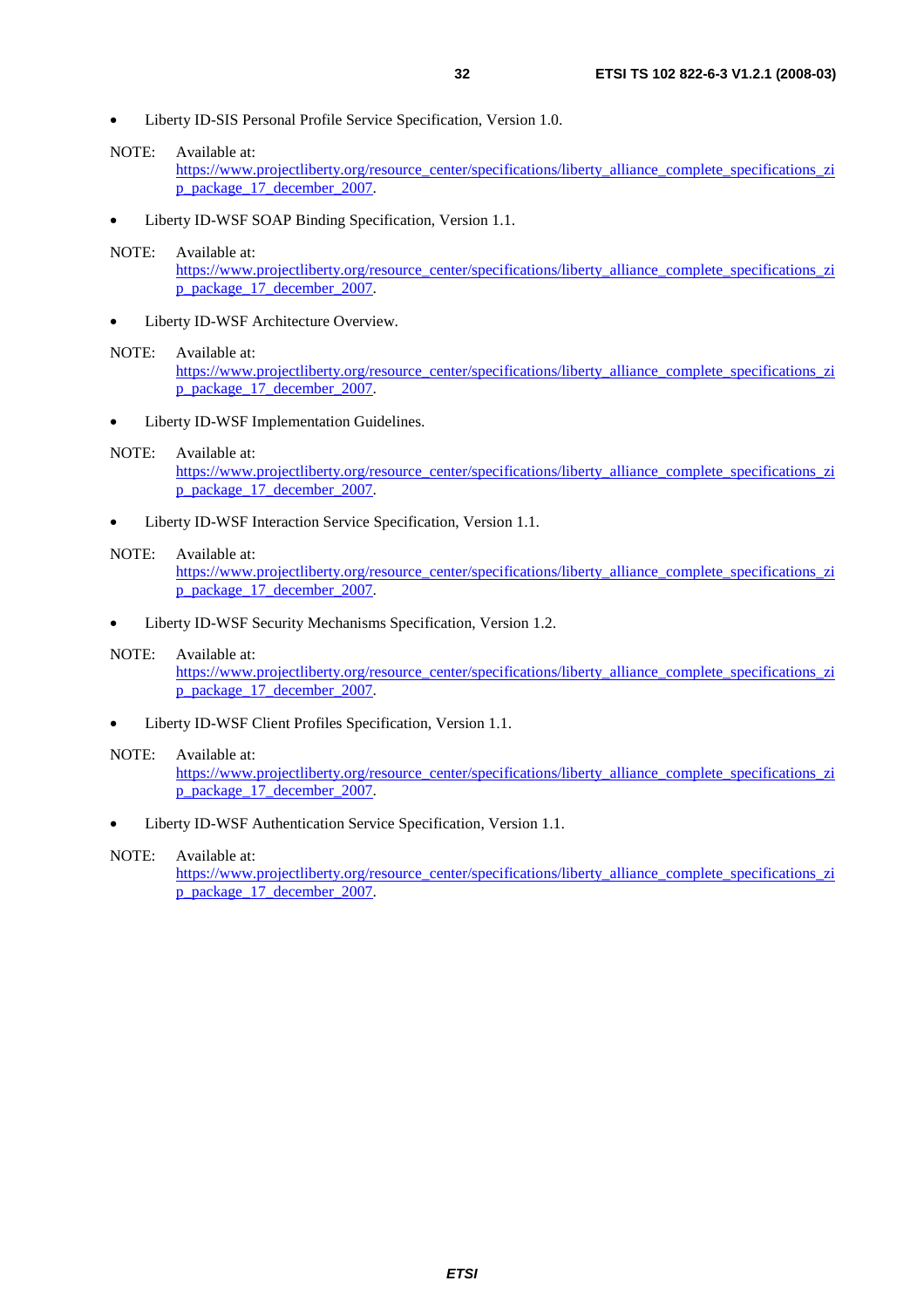# List of tables